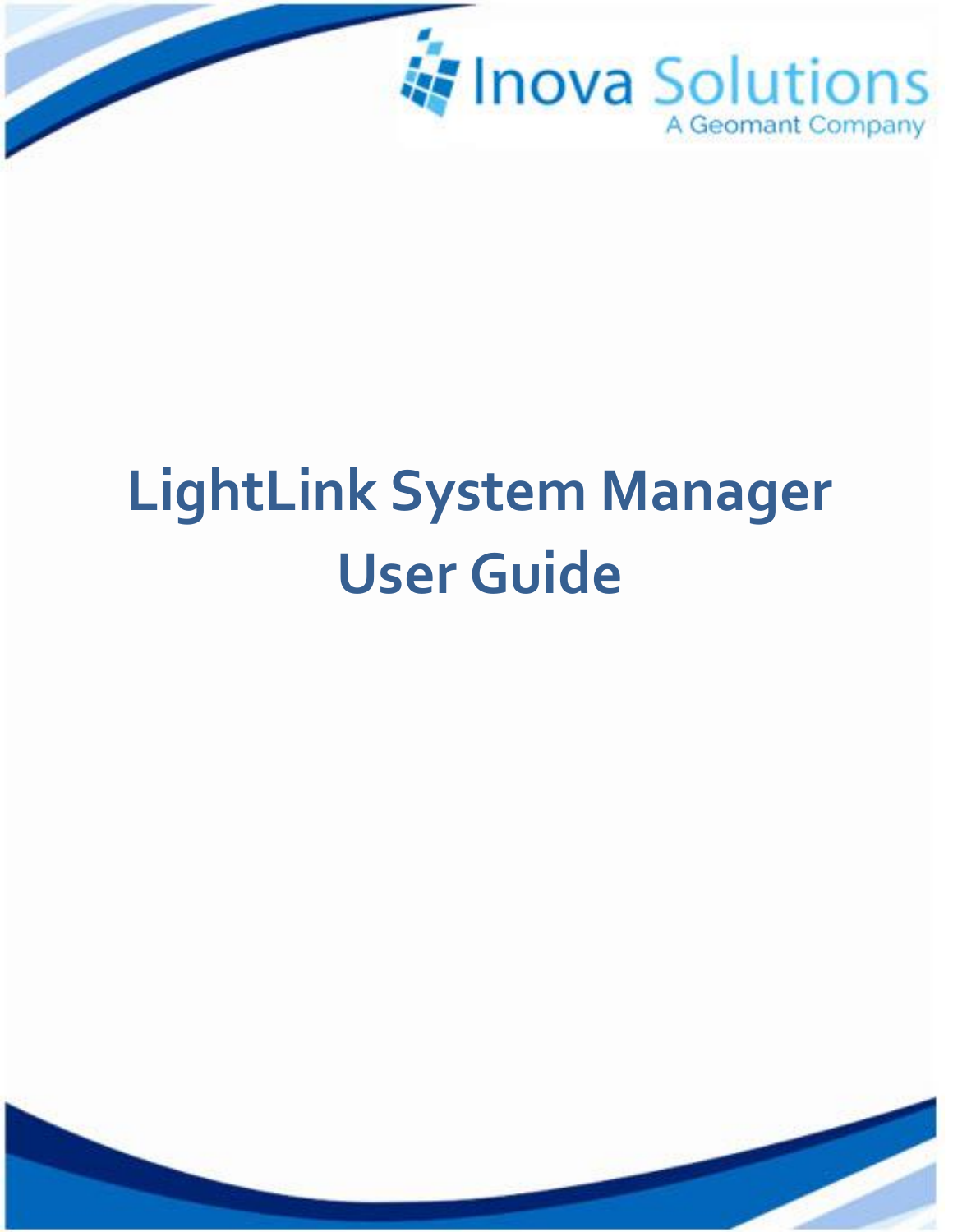

LightLink System Manager User Guide

October 11, 2019

#### NOTICE OF TRADEMARK:

Inova LightLink and its components are trademarks of Inova Solutions.

While reasonable efforts have been taken in the preparation of this document to ensure its accuracy, Inova Solutions, Inc. assumes no liability resulting from any errors or omissions in this manual, or from the use of the information contained herein.

> © 2021 Inova Solutions, Inc., a Geomant Company 971 2nd ST S.E. Charlottesville, VA 22902 434.817.8000

> > [www.inovasolutions.com](http://www.inovasolutions.com/)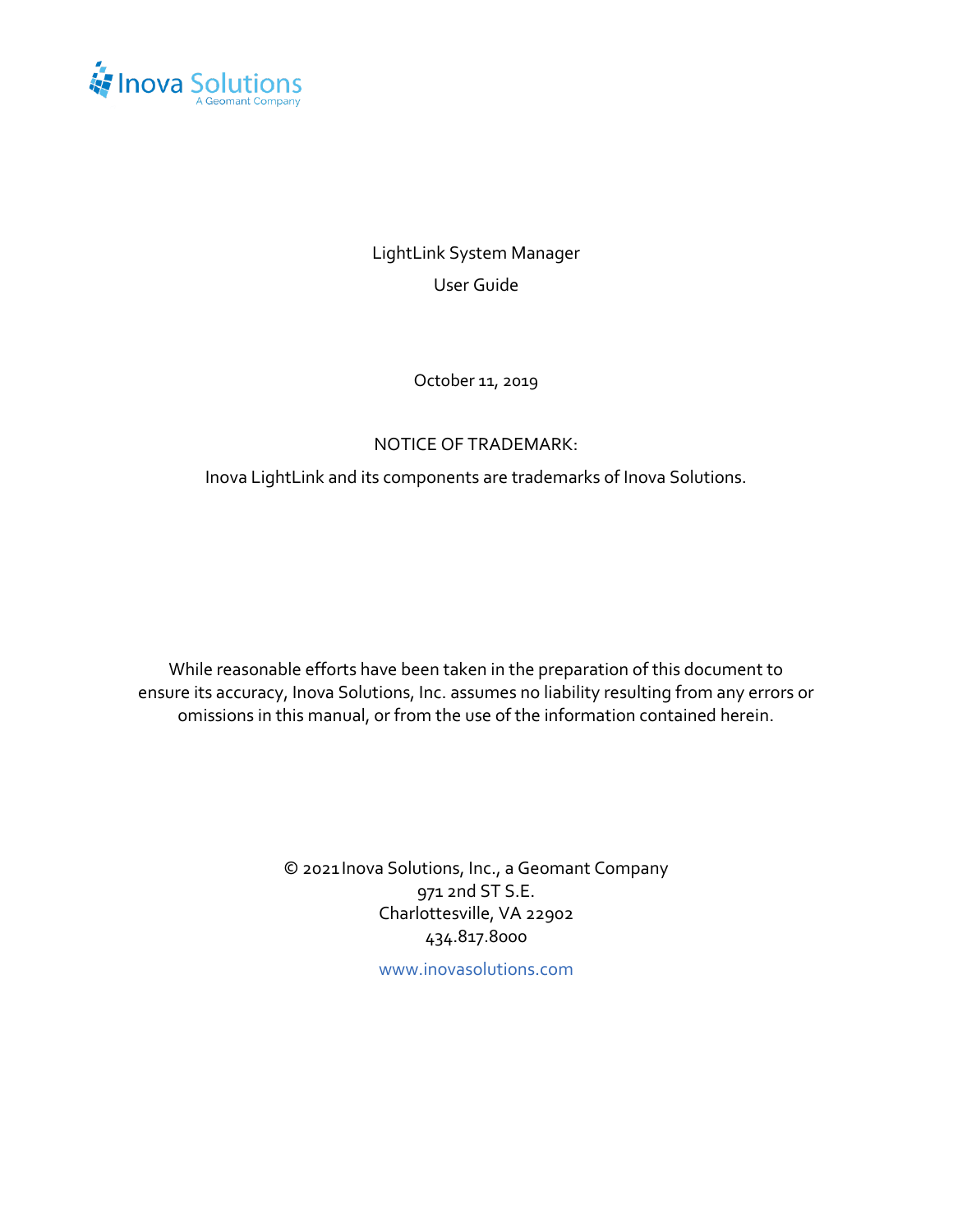# Inova Solutions

# **Table of Contents**

|                | 1.1.   |  |
|----------------|--------|--|
|                | 1.2.   |  |
|                | 1.3.   |  |
|                | 1.3.1. |  |
|                | 1.4.   |  |
|                | 1.4.1. |  |
|                | 1.5.   |  |
|                | 1.5.1. |  |
|                | 1.6.   |  |
| 2.             |        |  |
| $\overline{3}$ |        |  |
|                | 3.1.   |  |
|                | 3.2.   |  |
|                | 3.3.   |  |
|                | 3.4.   |  |
|                | 3.5.   |  |
|                | 3.6.   |  |
|                | 3.7.   |  |
|                | 3.8.   |  |
| 4.             |        |  |
|                | 4.1.   |  |
|                | 4.2.   |  |
|                | 4.3.   |  |
|                | 4.4.   |  |
|                | 4.5.   |  |
|                | 4.6.   |  |
|                | 4.7.   |  |
| 5.             |        |  |
|                | 5.1.   |  |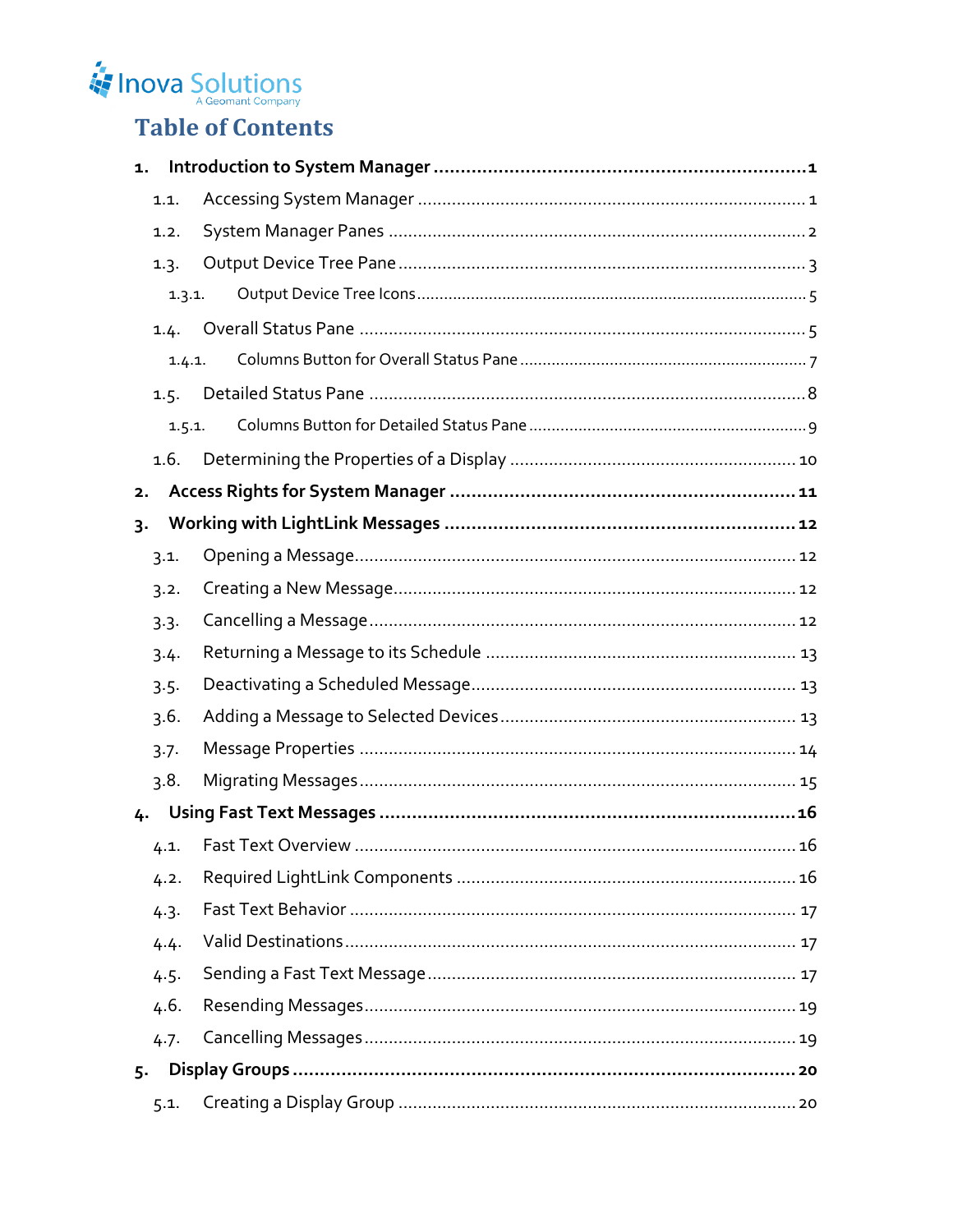# Inova Solutions

| 5.2. |  |
|------|--|
| 5.3. |  |
| 5.4. |  |
|      |  |
| 6.1. |  |
| 6.2. |  |
| 6.3. |  |
| 6.4. |  |
|      |  |
| 7.   |  |
| 7.1. |  |
| 7.2. |  |
| 7.3. |  |
| 7.4. |  |
| 7.5. |  |
| 7.6. |  |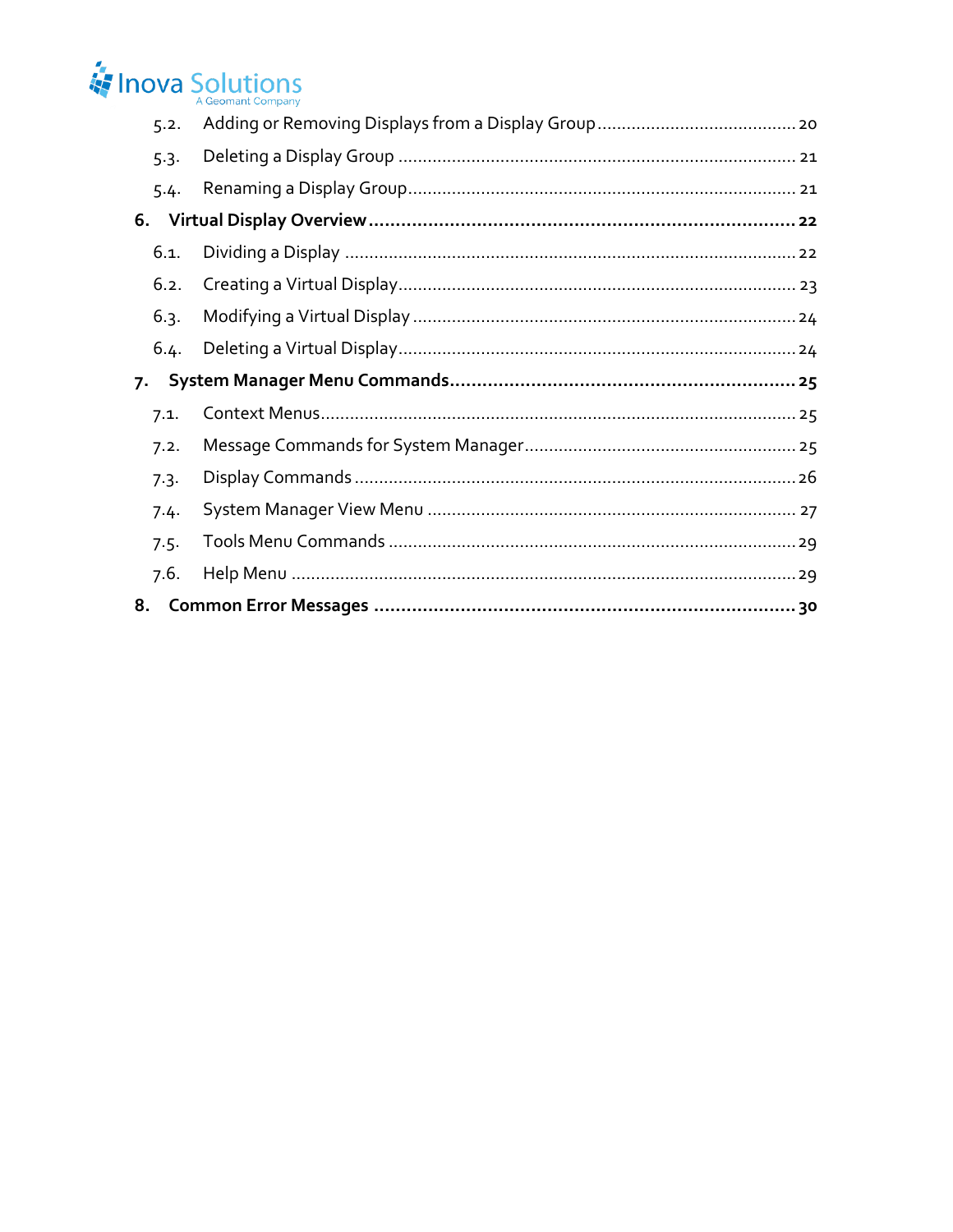# <span id="page-4-0"></span>**1. Introduction to System Manager**

Inova LightLink® System Manager™ is a Supervisor application in the Inova LightLink System. System Manager provides the following general areas of functionality:

- Viewing status of all messages sent to LightLink LED displays, Inova Marquee displays, and other output devices configured in the Inova LightLink System
- Managing virtual displays, which are regions within a configured display to which messages can be sent independently
- Creating and modifying display groups, which are logical groupings of output devices and/or virtual displays, to which messages can be sent as a group
- Managing messages that are currently active or scheduled on output devices
- Viewing message properties and status
- Manually deactivating, returning to schedule, and cancelling messages
- Reviewing and modifying message content, destination, and schedule via Message Editor, and the Fast Text editor
- Sorting and filtering the message display
- Launching the Log Viewer to examine diagnostic output for LightLink programs

*LightLink supports English across the entire platform. Support for other character sets is provided in Fast Text messages sent to TaskLink clients and their message titles as shown in System Manager status panes.*

#### <span id="page-4-1"></span>**1.1. Accessing System Manager**

System Manager can be accessed using any of these methods:

- Start > All Programs > Inova Solutions > Supervisor Applications > System Manager
- LightLink Administrator > Tools menu > System Manager
- LightLink Administrator > Toolbar > System Manager
- Inova Quick Launch > System Manager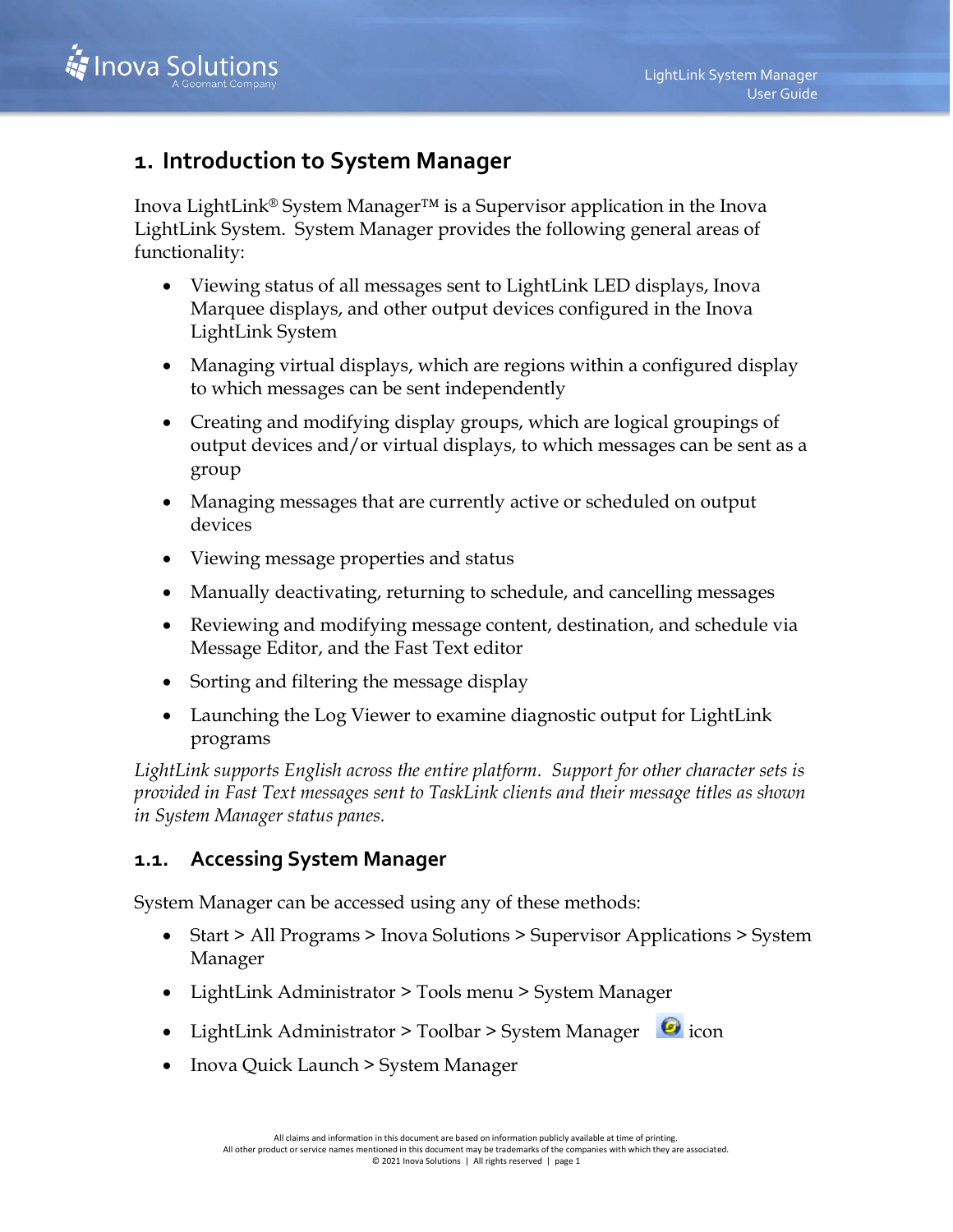**Note:** System Manager can be started via LightLink Administrator only when both applications are installed on the same host computer.

When LightLink security is active, the user account launching the System Manager application will be validated against the user list of the LightLink Security Groups. If the user account is not in one of the Inova LightLink Security Groups, or if present but disallowed from running System Manager, the System Manager application will display a message to that effect and will shut down. When LightLink security is dormant, this check will not be made.

#### <span id="page-5-0"></span>**1.2. System Manager Panes**

Once System Manager is open, you will see the System Manager screen [\(Figure 1\)](#page-6-1). System Manager consists of four panes. The dividers between these panes may be dragged to adjust the size of each.

- **Output Device Tree** shows all the displays or groups where your messages are being sent.
- **Overall Status Pane** displays those messages sent to the destination that is selected in the Output Device Tree.
- **Detailed Status Pane** displays information about the message selected in the Overall Status Pane.
- **Fast Text Message Editor** The bottom right pane of the window shows the Fast Text message editor. *Note that you can show or hide the Fast Text pane using the View menu in the toolbar.*

Refer to the following sections for more detailed information about the Output Device Tree, Overall Status, and Detailed Status panes. For more information about Fast Text messaging, refer to the section *[Using Fast](#page-19-0) Text* [Messages](#page-19-0) on page [16.](#page-19-0)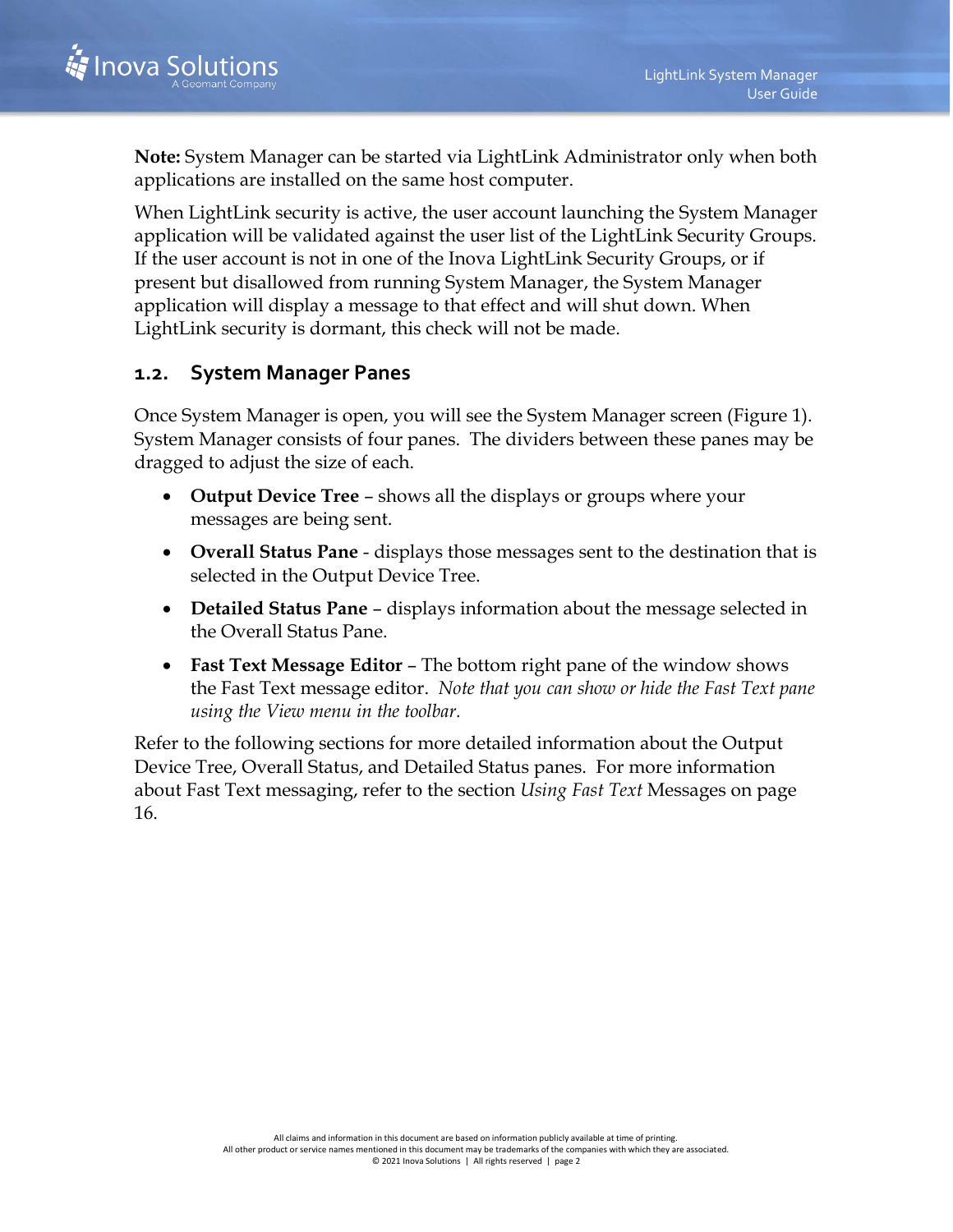



**Figure 1**

#### <span id="page-6-1"></span><span id="page-6-0"></span>**1.3. Output Device Tree Pane**

The Output Device Tree allows you to specify the set of displays for which to show messages. These output devices are organized by logical, user-defined output device groups and by physical device connection.

When you select a channel, display, system root node or the display groups node, all visible active messages on those displays appear in the Overall Status pane. An Active message is one which has at least one currently playing message instance on a display. The availability of the message options is according to your access rights.

Once all occurrences of a message are expired or cancelled that message is relegated to the Cancelled/Expired node (trashcan).

The Output Device Tree is a hierarchy organized into three root nodes:

- **System node** Selecting the System root node causes all visible messages in the system to be displayed in the Overall Status pane.
- **Display groups node -** Selecting the display groups root node causes all visible messages with a display group in its destination to be displayed in the Overall Status pane.
- **Cancelled/Expired node** (trashcan) Selecting the Cancelled/Expired (trashcan) item will cause messages where all instances are cancelled or expired to appear in the Overall Status pane.

Each item in the tree shows a red 'X' over the icon if there is a connection problem. A channel will display a small red square over its icon if it is disabled. The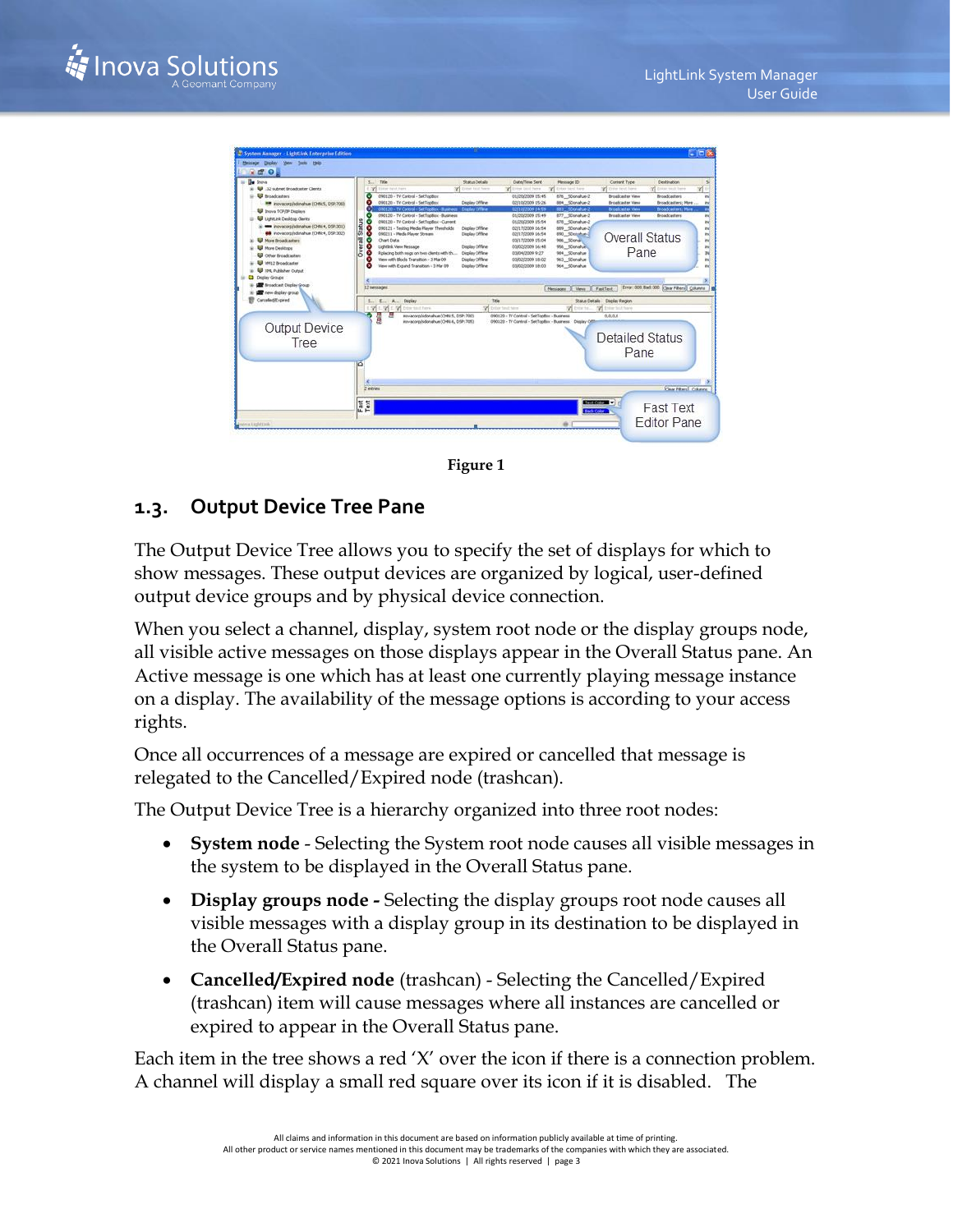

following details what messages you can expect to see in the Overall Status pane when the various tree items are selected:

- Selecting a channel will show all messages sent to the channel, a display on that channel or a virtual display on that channel
- Selecting a display will show messages sent to that display and messages sent to any virtual display defined for it
- Selecting a virtual display will show only messages sent to that virtual display
- Selecting a display group will show messages sent to the display group, any display in that display group, or to any virtual on any display in the display group
- Selecting multiple items in the tree will show all visible messages that meet the criteria you selected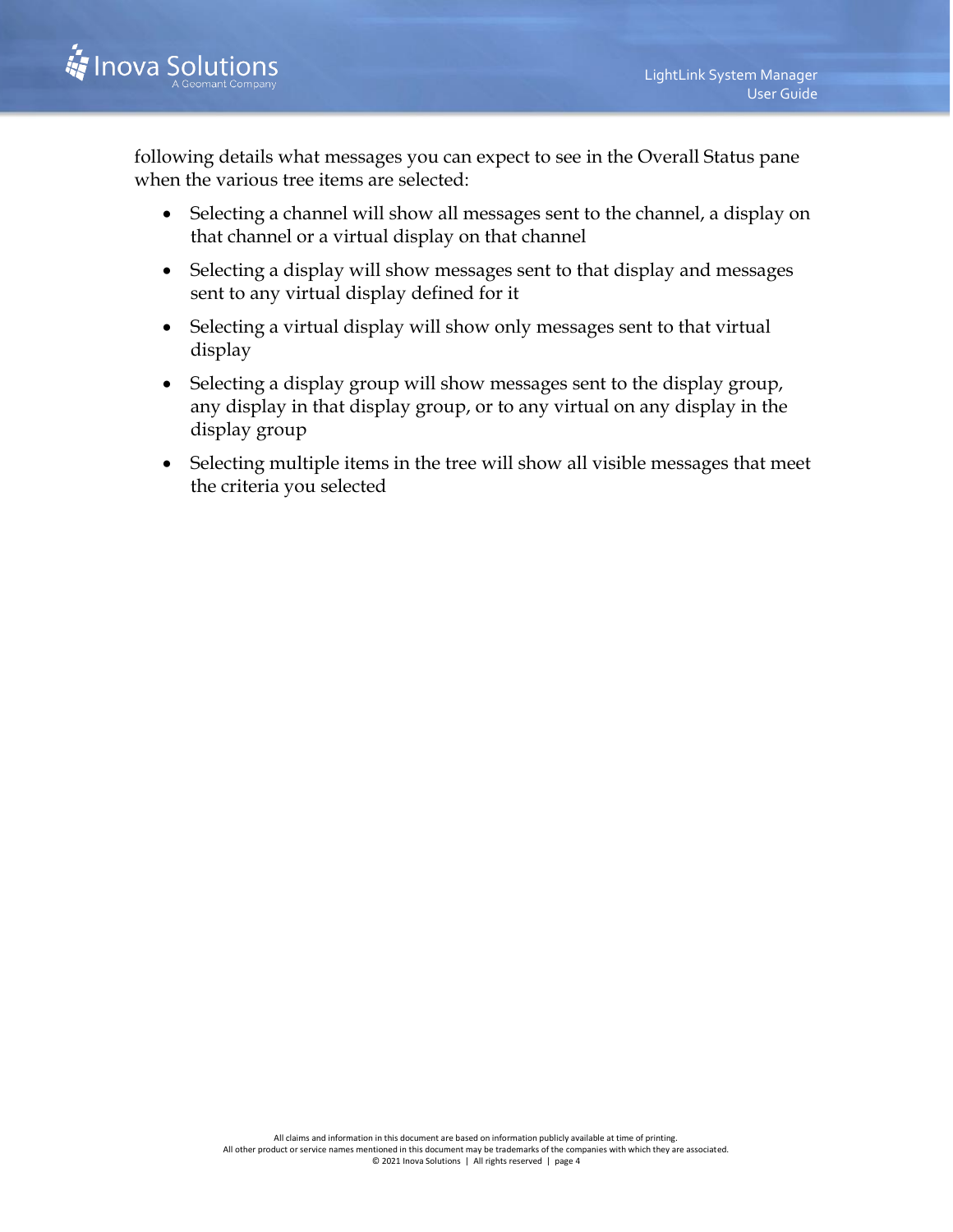

#### <span id="page-8-0"></span>1.3.1. Output Device Tree Icons

Refer to [Figure 2](#page-8-2) for the icons that may appear in the System Manager device tree.

| Icon | Description             |
|------|-------------------------|
|      | System root node        |
|      | Online Output Channel   |
|      | Offline Output Channel  |
|      | Disabled Output Channel |
|      | Online display          |
|      | Offline display         |
|      |                         |

**Figure 2**

#### <span id="page-8-2"></span><span id="page-8-1"></span>**1.4. Overall Status Pane**

Inova LightLink System Manager provides the Overall Status pane to display overall status for messages playing on destinations selected in the Output Device Tree. Overall Status can be an OK, Error, Disabled, or Unknown status icon for each message.

The Overall Status pane is a list with several columns that can be shown or hidden as needed. These columns can also be dragged around to change their display order. Each column has a filter option in its header that allows the user to show only those items that contain a certain text value; the filter option is a text entry box indicated by the funnel icon. The columns may be sorted in the usual fashion by clicking the column header to toggle in ascending or descending sort order.

The bottom of the Overall Status pane has:

- An informational text field at the left.
- An error status count field.
- A bad status (Disabled) count field.
- Content type filter buttons (Messages, Views, Fast Text).
- A Clear Fields button to clear all filter fields.
- A Columns button to select columns to show in the Overall Status pane.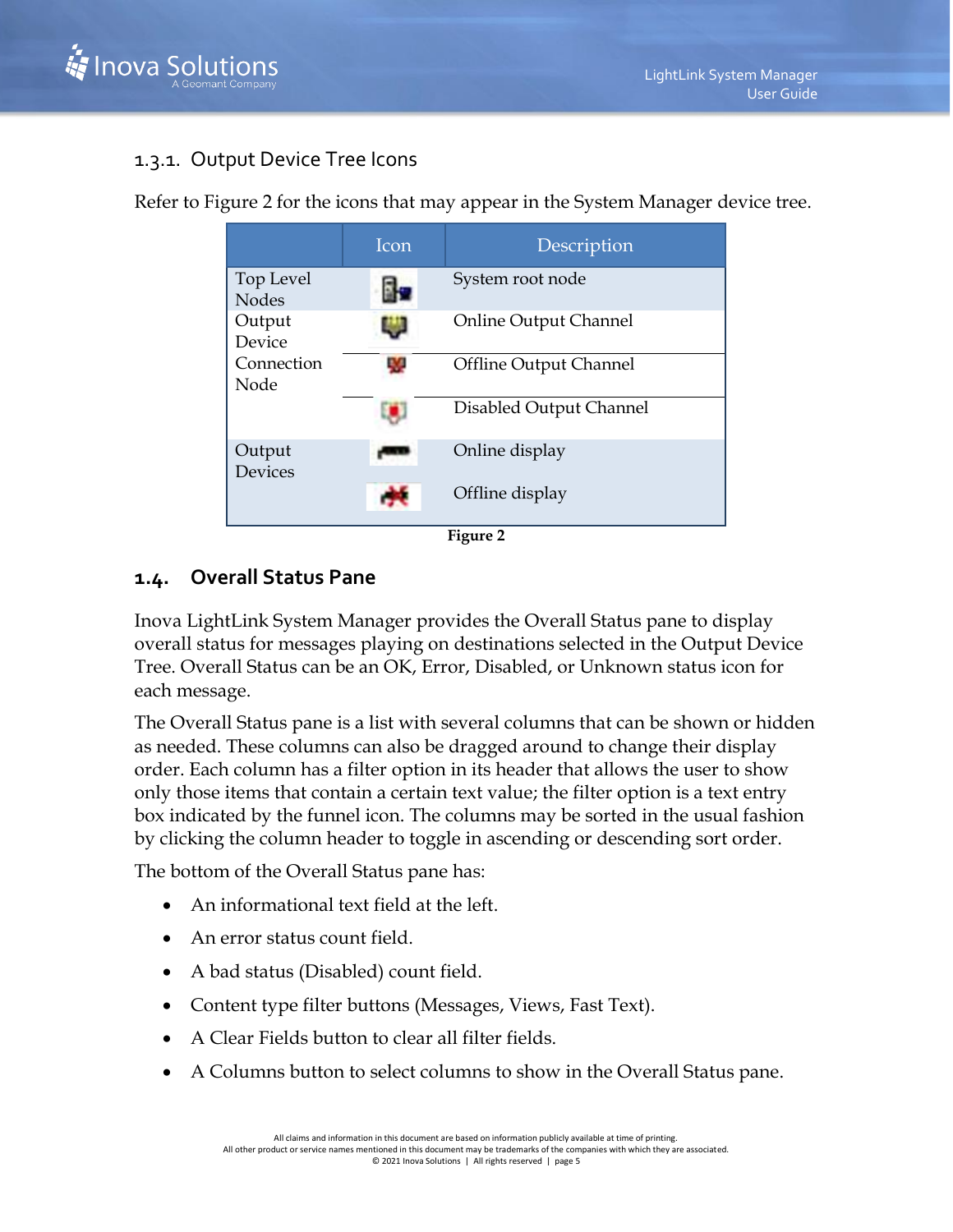You can select one or more messages within the display using the conventional Windows select/multi-select methods (shift-click, control-click). When a message is selected, its information appears in the Detailed Status pane below. Multiple messages may be selected and operated on simultaneously.

|                       | Status     | Title               | Date/Time Sent            | Status Details      | Message ID    | Message !       |
|-----------------------|------------|---------------------|---------------------------|---------------------|---------------|-----------------|
|                       | E Y        | Enter text h<br>Y   | Enter text h $\mathbf{F}$ | Enter te<br>Y       | Enter         | Enter t         |
|                       | Ø          | testing             | 08/14/2006 8:31           | Display Offline     | 4 curly       | $32 \times 240$ |
|                       | 2          | expire after 2 mins | 08/14/2006 9:29           |                     | 7 curly       | $32 \times 240$ |
|                       | ٧          | testing 1           | 08/25/2006 12:52          |                     | 19_curly      | $32 \times 192$ |
|                       | v          | testing 3           | 08/25/2006 16:04          |                     | 21 curly      | $32 \times 192$ |
|                       |            |                     |                           |                     |               |                 |
| <b>Overall Status</b> |            |                     |                           |                     |               |                 |
|                       |            |                     |                           |                     |               |                 |
|                       |            |                     |                           |                     |               |                 |
|                       |            |                     |                           |                     |               |                 |
|                       |            |                     |                           |                     |               |                 |
|                       | Ł.         | TITU                |                           |                     |               | ×               |
|                       | 4 messages |                     |                           | Error: 001 Bad: 000 | Clear Filters | Columns         |
|                       |            |                     |                           |                     |               |                 |

**Figure 3**

The Overall Status pane displays the messages playing on the displays represented by the tree selection. When active messages are being shown, each message will have an icon next to it summarizing the status of that message (i.e., *Is this message playing as it should?*).

- If the message is not playing as expected due to a system problem, an error icon appears next to it.
- If the message is playing as expected, then an OK icon appears next to it.
- If the message is not playing as expected but is doing so due to a configuration setting (such as an OCM being disabled) a Disabled icon will appear next to it.

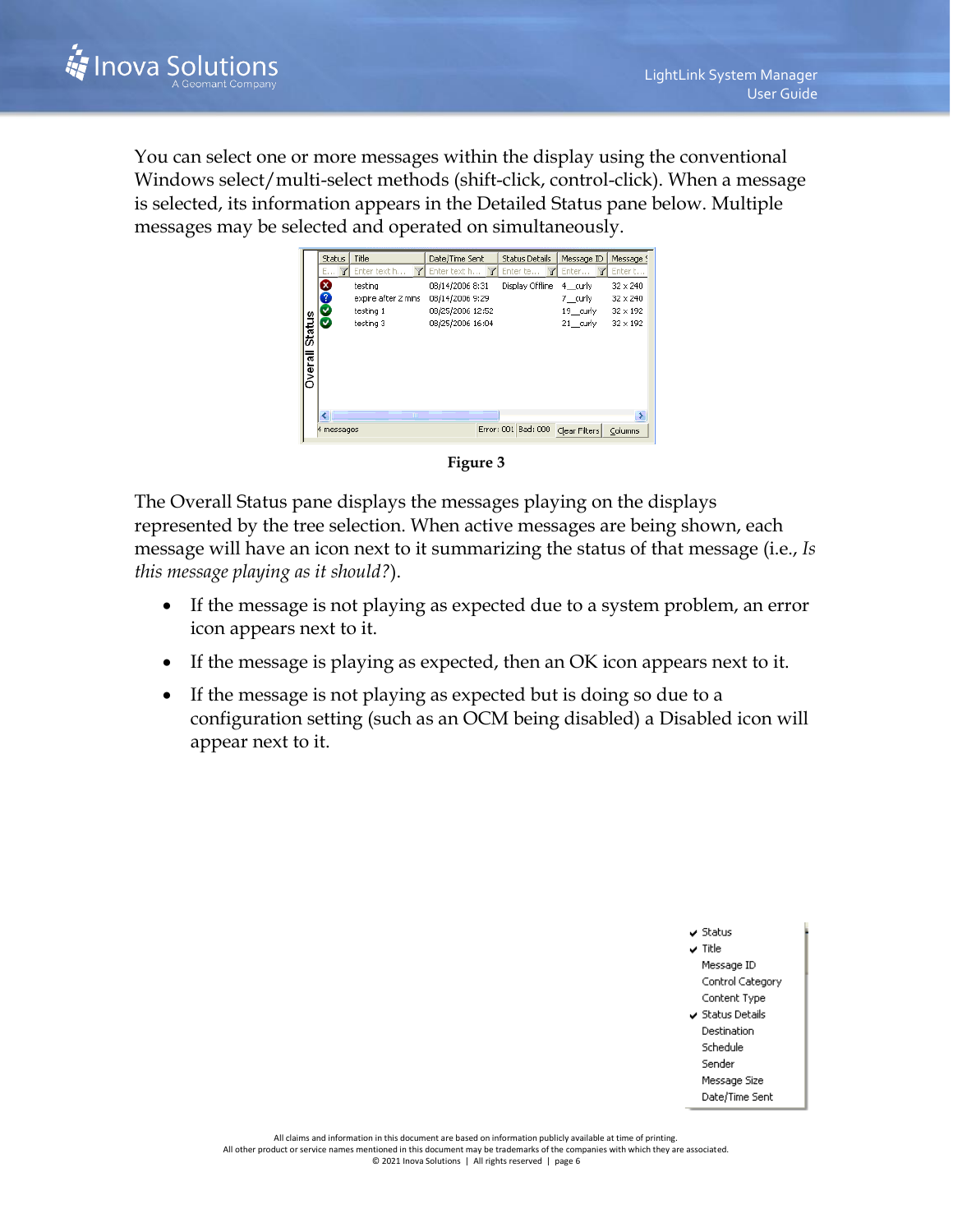<span id="page-10-1"></span>• If a message status has not been reported by an OCM, an Unknown icon appears next to it. In the case of Error and Disabled conditions, a detailed status field contains information pertaining to the message status. **Figure 4**

An error condition may be due to Display Offline, OCM offline, OM not running, or launcher on hostname not responding. A Disabled condition is only triggered by a disabled OCM. If the Cancelled/Expired node is selected then only fully cancelled and expired messages are shown. The icon next to each message in the Canceled/Expired list will show whether the message was cancelled or if it expired on its own.

#### <span id="page-10-0"></span>1.4.1. Columns Button for Overall Status Pane

The Columns button is located at the bottom right of the Overall Status pane. The Columns button allows the selection of which columns to show in the message list. A check appears next to each column that is currently visible (see [Figure 4\)](#page-10-1).

Refer to [Figure 5](#page-10-2) for descriptions of the Overall Status Columns options:

| $\Omega$ | <b>Status</b>         |                                                            | Overall status of message                          |  |  |  |  |
|----------|-----------------------|------------------------------------------------------------|----------------------------------------------------|--|--|--|--|
|          | Ø                     | Message is playing as expected on all displays.            |                                                    |  |  |  |  |
|          | ❸                     | Message is not playing as expected on at least one display |                                                    |  |  |  |  |
|          | ₿                     | Message is not playing due to a disabled OCM               |                                                    |  |  |  |  |
|          | ◉                     | Message status is unknown                                  |                                                    |  |  |  |  |
|          | ×                     |                                                            | Message is cancelled<br>Message has expired        |  |  |  |  |
|          | 500                   |                                                            |                                                    |  |  |  |  |
| $\circ$  | Title                 |                                                            | Message title                                      |  |  |  |  |
| $\circ$  | Message ID            |                                                            | ID assigned to the message by the system when sent |  |  |  |  |
| $\circ$  | Control Category      |                                                            | Control category, blank if uncontrolled            |  |  |  |  |
| $\circ$  | <b>Content Type</b>   |                                                            | Blank if normal                                    |  |  |  |  |
| $\circ$  | <b>Status Details</b> |                                                            | Detailed explanation of status condition           |  |  |  |  |
| $\sigma$ | <b>Destination</b>    |                                                            | Text version of original destination               |  |  |  |  |
| 0        | Schedule              |                                                            | Text version of schedule                           |  |  |  |  |
| o.       | Sender                |                                                            | name of sender                                     |  |  |  |  |
| o.       | Message Size          |                                                            | size in pixels of message if normal content        |  |  |  |  |
| $\circ$  | Date/Time Sent        |                                                            | time stamp when sent.                              |  |  |  |  |

<span id="page-10-2"></span>**Figure 5**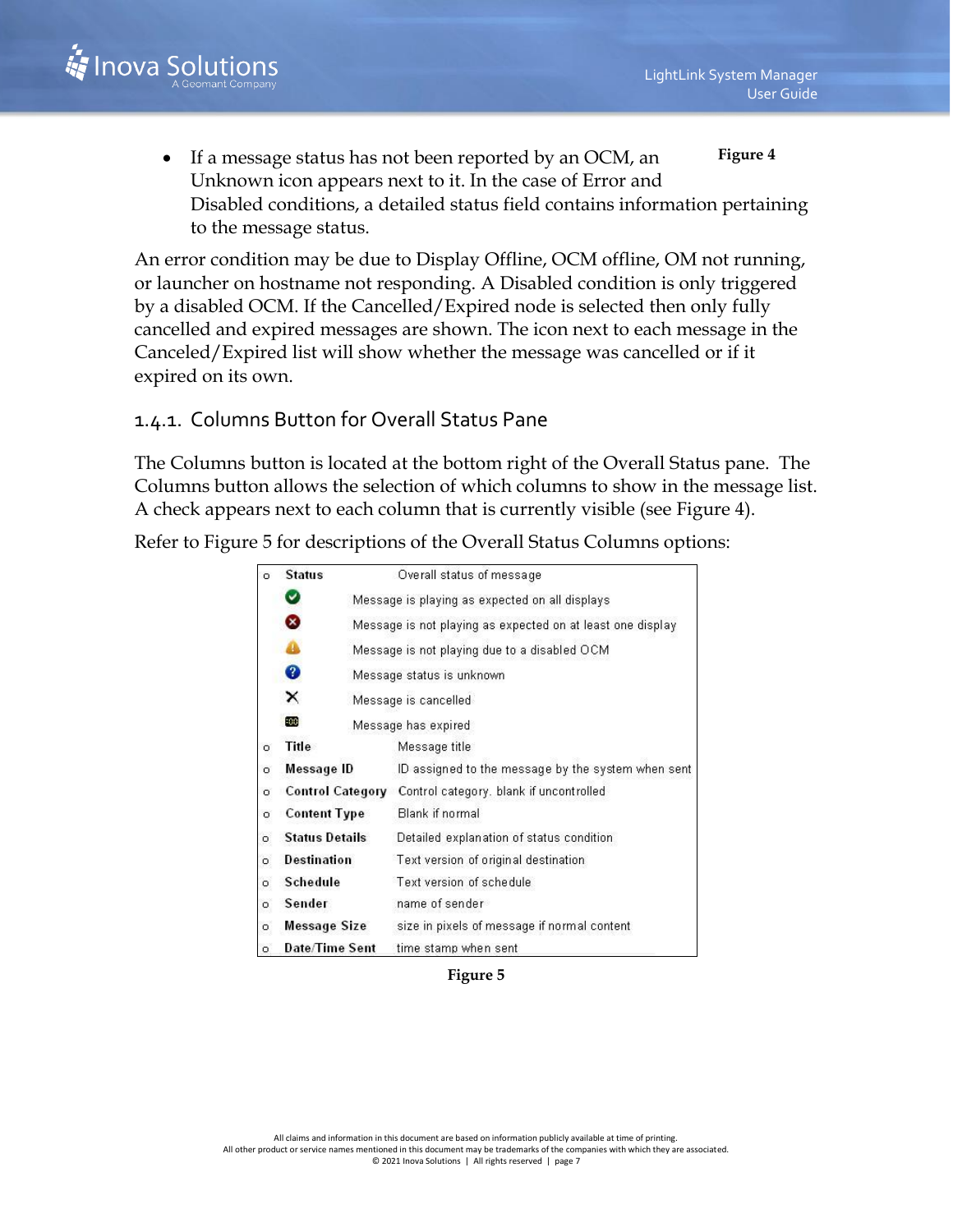

#### <span id="page-11-0"></span>**1.5. Detailed Status Pane**

System Manager uses the Detailed Status pane to display detailed status information for messages selected in the Overall Status pane. The Detailed Status pane consists of a list with several columns that can be shown or hidden as needed.

You may select one or more messages within the pane using the conventional windows select/multi-select methods. When an entry is selected, activation and cancellation operations are available that operate only on the displays associated with the selections. Multiple message instances may be selected and operated on simultaneously.

|          |             | $5$ E | A   | Display              |    | Title        | <b>Status Details</b>              | Display       |         |
|----------|-------------|-------|-----|----------------------|----|--------------|------------------------------------|---------------|---------|
|          |             | EY    | E Y | Enter text here      | Y1 | Enter        | $\mathbb{Z}$ Enter te $\mathbb{Z}$ | Ente<br>Y     |         |
|          | ×           | €     | Ŧ   | 503111 (CHN:7 DSP:3) |    | group test 1 | Display Offline                    | 0,0,32,192    |         |
|          | $\mathbf x$ | ٩     | 曑   | 503112 (CHN:7 DSP:4) |    | group test 1 | Display Offline 0,0,32,192         |               |         |
|          |             |       |     |                      |    |              |                                    |               |         |
|          |             |       |     |                      |    |              |                                    |               |         |
| Status   |             |       |     |                      |    |              |                                    |               |         |
|          |             |       |     |                      |    |              |                                    |               |         |
|          |             |       |     |                      |    |              |                                    |               |         |
| Detailed |             |       |     |                      |    |              |                                    |               |         |
|          |             |       |     |                      |    |              |                                    |               |         |
|          |             |       |     |                      |    |              |                                    |               |         |
|          |             |       |     |                      |    |              |                                    |               |         |
|          |             |       |     |                      |    |              |                                    |               |         |
|          |             |       |     |                      |    |              |                                    |               |         |
|          |             |       |     |                      |    |              |                                    |               |         |
|          | 2 entries   |       |     | Not filtered         |    |              |                                    | Clear Filters | Columns |

**Figure 6**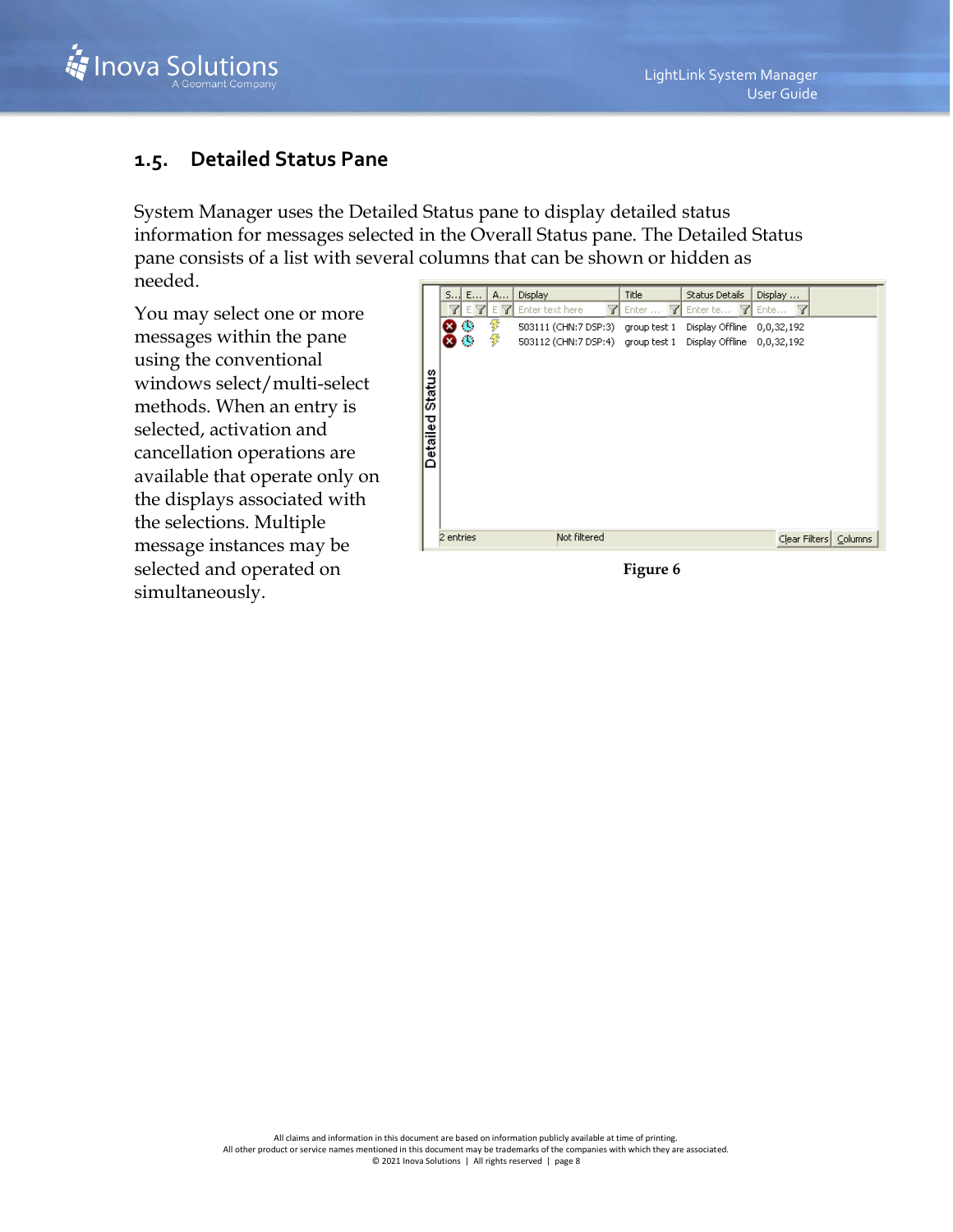The Detailed Status pane shows the detailed status of the messages selected in the

Overall Status pane for each display to which the message as sent. If the message status mismatches, the status detail column will show *status mismatch*. If an OCM is offline, the details column shows *OCM offline*. If the display is offline is shows *Display Offline*.

When active messages are being displayed the context menu allows messages to be cancelled, deactivated, and returned to schedule on individual or multiple displays. If there are ended messages shown, there will be no context menu for them. Nor will there be a context menu if a multiple selection is made including any ended messages.

Changing the selected messages in the Overall Status pane changes what is shown in the detailed status pane. Operations are allowed from this pane to change the expected status for a message on an individual display.

If a message has a cancelled or expired component in the system, it will appear in the Detailed Status pane when selected in the Overall Status pane. Refer to [Figure 7](#page-12-1) for descriptions of the icons from the Detailed Status.

|              |                    | Status Match - This shows if the message playing as expected.      |
|--------------|--------------------|--------------------------------------------------------------------|
| <b>con</b>   | filter             | Des cription                                                       |
| Ø            | ok                 | Message is playing as expected on this display                     |
| ☎            | error              | Message is not playing as expected                                 |
| Ø            | unknown            | Message status is unknown on this display                          |
| be in.       |                    | Expected Status - This indicates the state that the message should |
| Icon         | filter             | <b>Description</b>                                                 |
| а            | activ ated         | Message should be overridden - activated                           |
| E,           |                    | deactivated Message should be overridden - deactivated             |
| <b>C</b>     | scheduled          | Message should be scheduled normally                               |
| ×            | cancelled          | Message should be cancelled                                        |
| $100 -$      | expired            | Message should be expired                                          |
|              |                    | Actual Status - This indicates the message's current status.       |
| con          | filter             | Des cription                                                       |
| 參            | active             | Message should be active                                           |
| а            | activ ated         | Message should be overridden - activated                           |
| 圈            |                    | deactivated Message should be overridden - deactivated             |
| $\mathbf{C}$ | scheduled          | Message should be scheduled normally                               |
| ×            | cancelled          | Message should be cancelled                                        |
| 100          | expired            | Message should be expired                                          |
| 2            | unknown            | No status has been reported for this message                       |
|              | hlank.<br>disabled | No valid status - display or OCM offline or                        |

<span id="page-12-1"></span>**Figure 7**

#### <span id="page-12-0"></span>1.5.1. Columns Button for Detailed Status Pane

The Columns button allows the selection of which columns to show in the message list. A check appears next to each column that is currently visible.

The columns for System Manager can also be dragged to change their display order. Each column has a filter field in its header that allows the user to show only those items that contain a certain text value.

The columns may be sorted in the usual fashion by clicking the column header to toggle in ascending or descending sort order. The bottom of the Detailed Status pane has an informational text field, a filter mode field, a button to clear all filter fields and a button to select list columns.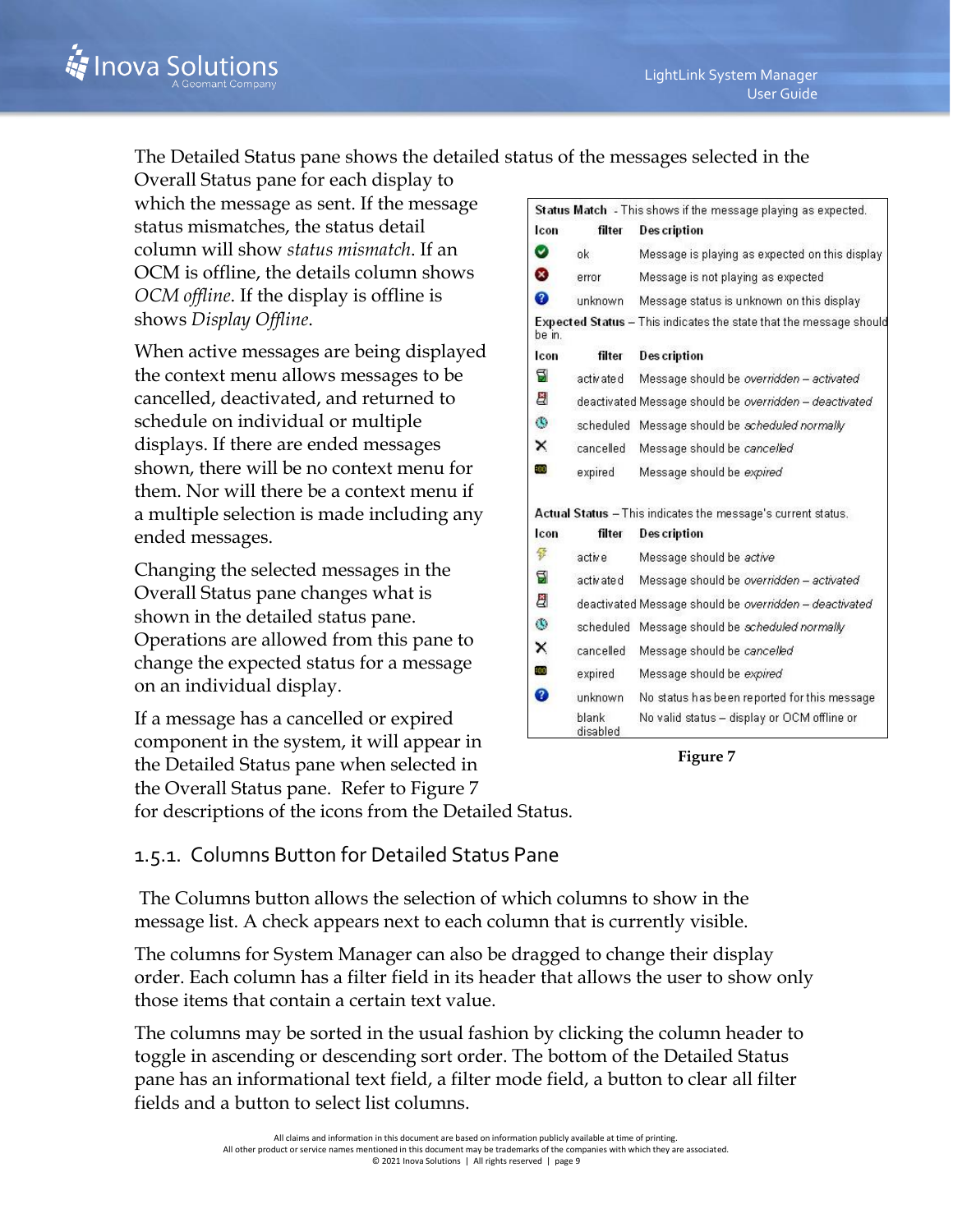The Status Match column shows *OK* if the expected and actual statuses are compatible states. If the actual and expected statuses are no compatible, then *Error* is shown. If the actual status is unknown and the detailed status is non-empty, an *Error* is shown. If the actual status is unknown and the detailed status is empty, an *Unknown* icon is shown.

✔ Status Match ↓ Expected Status Actual Status ✔ Display  $\checkmark$  Title  $\checkmark$  Status Details Display Region

**Figure 8**

The *Columns* button allows the selection of which columns to show in the message list. A check appears next to each column that is currently visible.

Clicking *Clear Filters* will clear any text you entered in the filter boxes in the header above each column in the message list.

In addition to the icons in [Figure 7,](#page-12-1) you will also see the following items:

| ۰ | Title                 | Message title.                                                  |
|---|-----------------------|-----------------------------------------------------------------|
| o | <b>Display</b>        | Description of the display                                      |
| ۰ |                       | <b>Status Details</b> Detailed explanation of status condition. |
| ö | <b>Display Region</b> | Region on display where the message is playing.                 |



# <span id="page-13-0"></span>**1.6. Determining the Properties of a Display**

To view the properties for an output device, select the device and click on the *Properties* icon in the Toolbar or right-click on the device and select *Properties* from the context menu. The Properties for Display dialog appears. *This is a read-only dialog.* The Properties dialog displays helpful information about your display:

- **ID -** The unique server/connection/display address for this item
- **Serial** Shows the serial number of a **serial** display, the name of a TCP/IP display, or the device name of a desktop client.
- **Type** The type of output device
- **Dimensions** The height and width of the item
- **Color -** Color (red/yellow/green) or Monochrome
- **Version -** The current version of Inova LightLink firmware under which this item is running
- **Status -** The status (CONNECTED, UNKNOWN, or ERROR) of the device
- **Network Address** Shows the IP address of Marquee clients and TCP/IP displays
- **User Name**  the name of the logged in user for a desktop client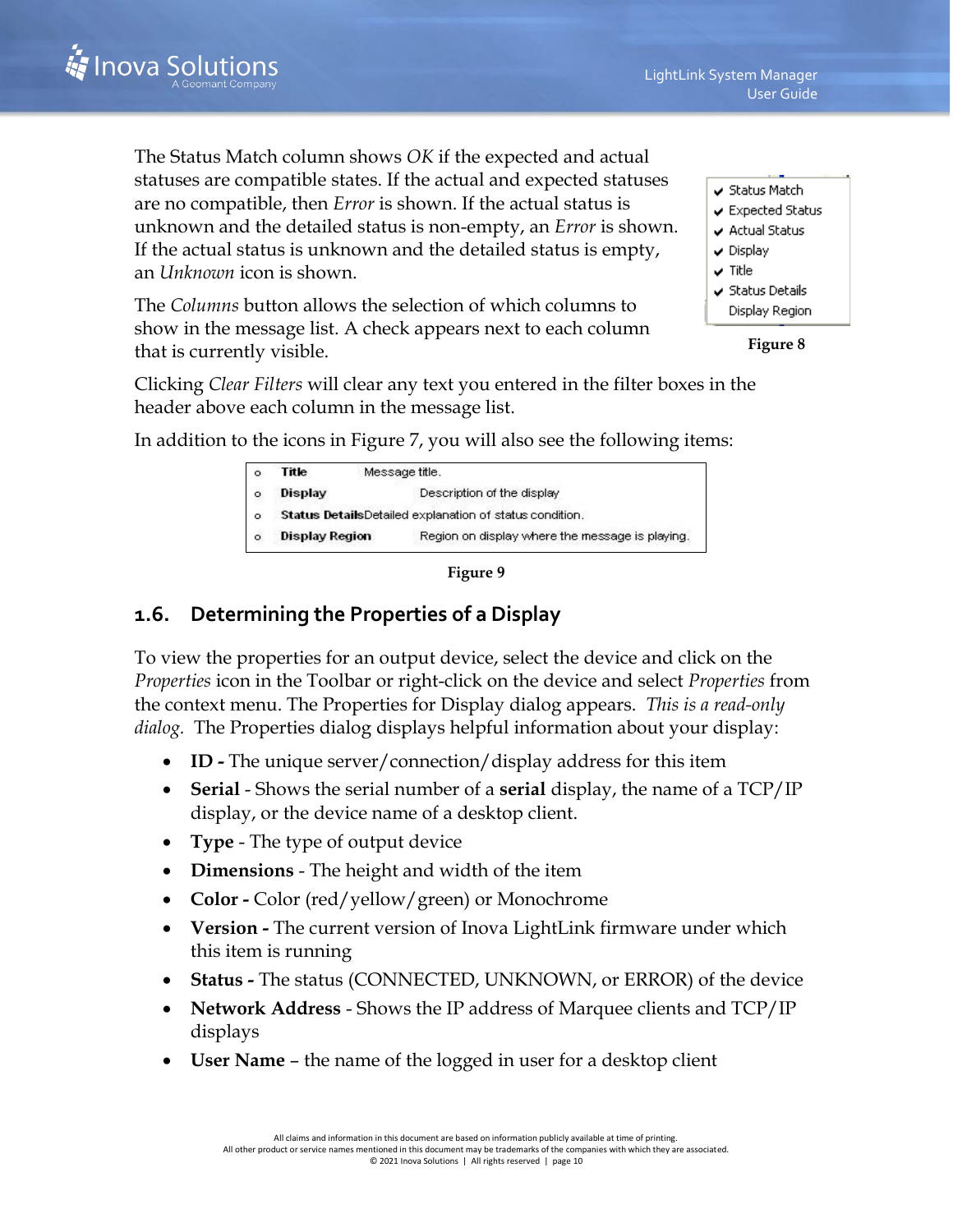# <span id="page-14-0"></span>**2. Access Rights for System Manager**

Access Rights define what channels and display groups each user is permitted to view. Each user's Access Rights also implicitly define what messages that user can view in System Manager. Access Rights are assigned using the Security Manager application.

System Manager will show all messages sent directly to displays that are members of display groups and channels you do have access to, but messages sent to a channel or to a display group you do not have access to will be hidden from view. System Manager filters out messages sent to groups and channels you do not have access to and these will also be hidden from viewing.

Access to messages on a display is implicitly defined by the channels and display groups to which you have access. If you have access to a display group with a display in it, then you will have access to the messages sent to that display via the display group, those sent to that display via a channel to which you have access, and those sent directly to the display.

In cases where messages are sent to multiple groups or channels where you have partial access rights, you will see the messages under the components where you have access rights. If any part of a message destination matches your access rights, the message will be visible.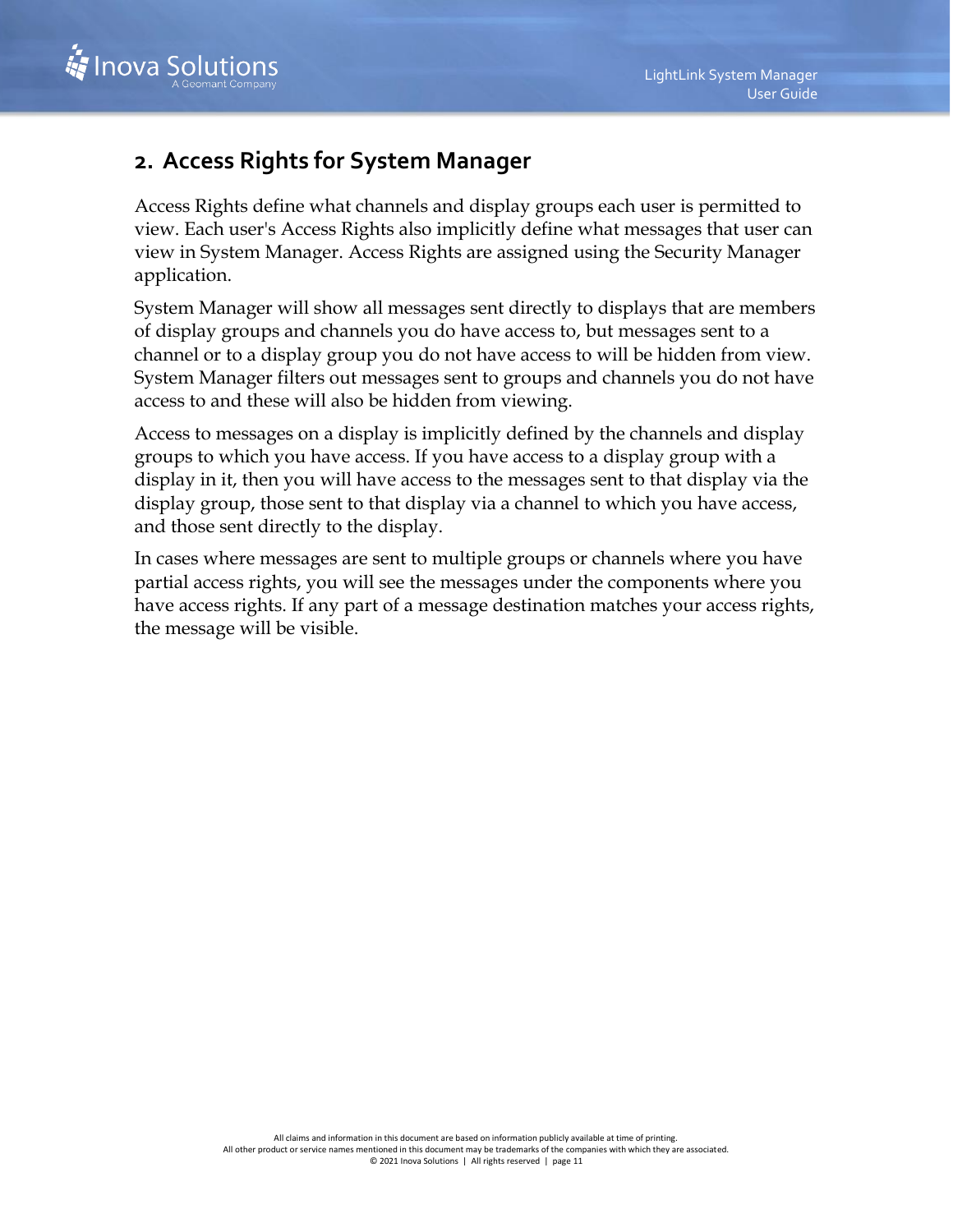# <span id="page-15-0"></span>**3. Working with LightLink Messages**

System Manager allows you to monitor and modify messages that were created in Message Editor.

#### <span id="page-15-1"></span>**3.1. Opening a Message**

To open a message, double click on the message or select *Open* from the message context menu in the Overall Status pane.

# <span id="page-15-2"></span>**3.2. Creating a New Message**

To open Message Editor to create a new message, select File > New.

*System Manager opens the application that corresponds to the type of displays currently selected in the output device side.*

# <span id="page-15-3"></span>**3.3. Cancelling a Message**

Cancelling the message in System Manager deletes it from the system. *Refer to Section [3.5](#page-16-1) for details about deactivating a message, which stops the message from playing but does not remove it from the system.*

To cancel a message, you can use the context menu for that message or the Message menu in System Manager. From the menu, select *Cancel* and then either *on all locations* or *on selected locations* [\(Figure 10\)](#page-15-4).



#### **Figure 10**

<span id="page-15-4"></span>To View the Canceled and Expired messages in your system, select the Cancelled/Expired node.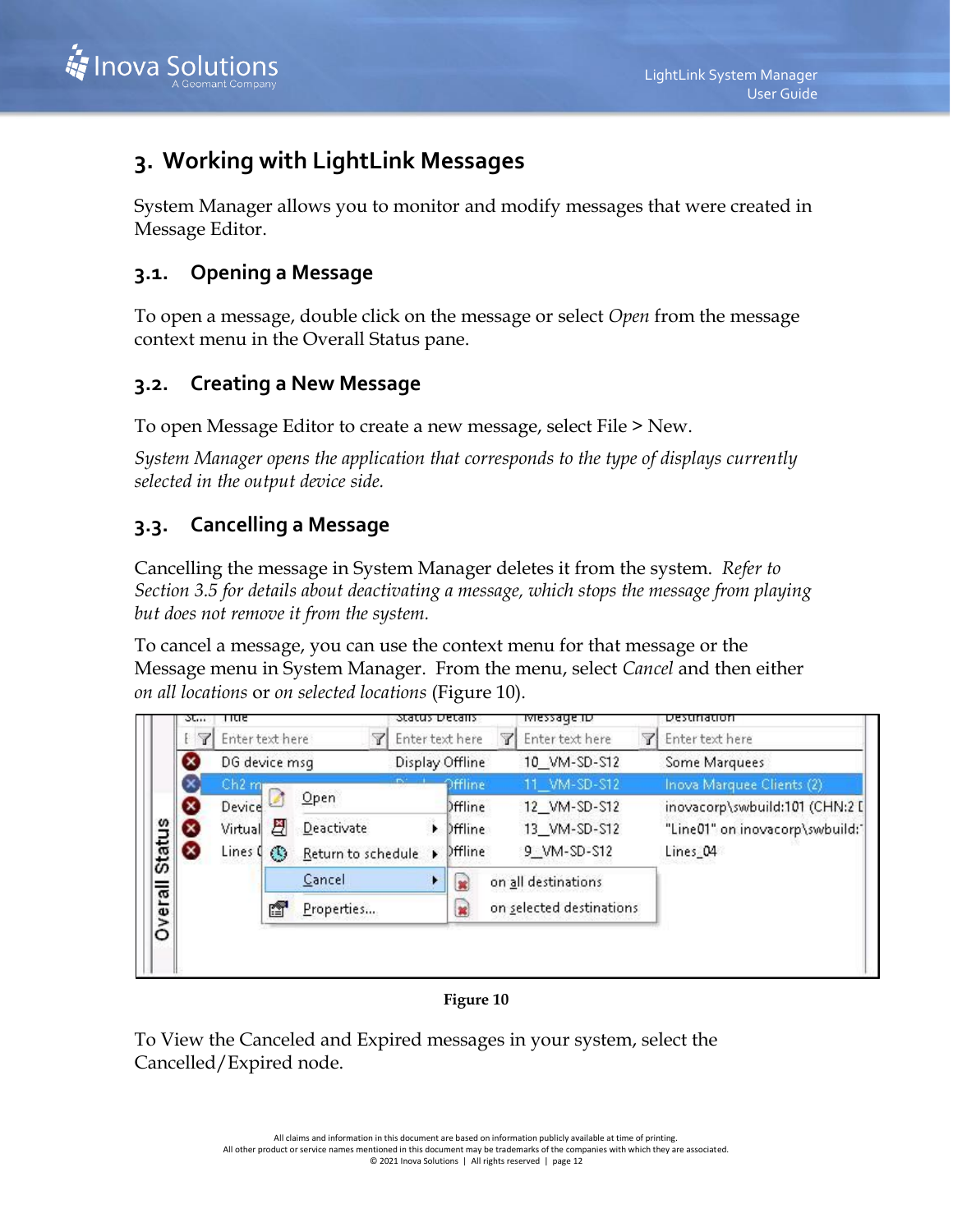When ended messages are being displayed the context menu has a different set of operations. This menu allows you to remove ended messages from the Data Directory completely or open them in Message Editor for resending.

- **Open** Allows you to view the selected expired message.
- **Remove** Allows you to permanently remove a message from the trashcan. This menu item is enabled when the trashcan is being viewed.
- <span id="page-16-0"></span>• **Properties** - Allows you to view the properties for the message.

#### **3.4. Returning a Message to its Schedule**

You have the option for the selected message to return to its original schedule. To do so:

- 1. Select *Return to schedule* from the context menu for the desired message(s).
- 2. Select *on all locations* or *on selected locations*.

*Returning to schedule does not apply to canceled or expired messages.*

#### <span id="page-16-1"></span>**3.5. Deactivating a Scheduled Message**

*Deactivation does not apply to canceled or expired messages.*

To deactivate a message:

- 1. Select *Deactivate* from the context menu for the desired message(s).
- 2. Select *on all locations* or *on selected locations*.

#### <span id="page-16-2"></span>**3.6. Adding a Message to Selected Devices**

Once you have created a new message, you can add that message to other selected devices. To do so:

- 1. Select *Open* from the context menu for the message.
- 2. Modify the message as desired.
- 3. Select the icon to choose the message destination [\(Figure 11\)](#page-17-1).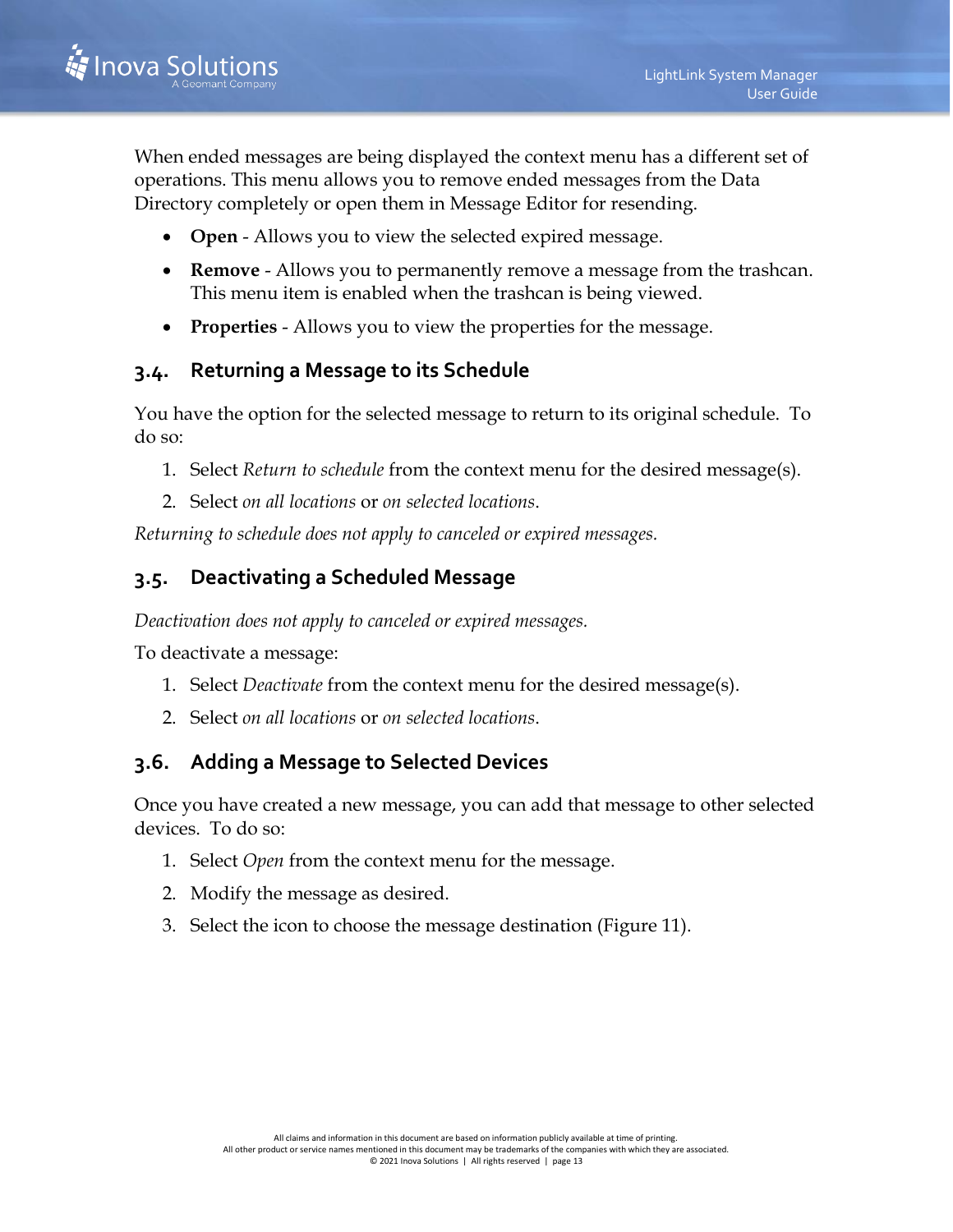

**Figure 11**

- <span id="page-17-1"></span>4. The Select Destinations dialog opens. Select desired devices on the left and click the Add button.
- 5. Click *OK* to save changes.

*Removing devices in the Add/Remove dialog does not remove the original message from the original destination; it only removes that device from future updates to the message.*  To completely remove the message from the display, you will either need to cancel or deactivate the message for that display. Refer to Section [3.3](#page-15-3) (to cancel) or Section [3.5](#page-16-1) (to deactivate).

#### <span id="page-17-0"></span>**3.7. Message Properties**

The Message Properties Dialog is a pop-up dialog that displays the overview for a single message. The Message Properties can be launched from the System Manager main menu or from the Overall Status pane.

- 1. Open the context menu for the desired message.
- *2.* Select Properties. The *Message Properties* screen appears with the following fields:
- **Title –** The title of the message, identical to the Message column in the main System Manager window
- **ID –** The unique Activity ID of the message
- **Type –** The content type of the message. For 5.7 and beyond the supported content types are LightLink Message and Fast Text Message
- **Destination –** The Destination description for the message, identical to the Destination column in the main System Manager window
- **Schedule –** The Schedule description for the message, identical to the Schedule column in the main System Manager window
- **Sent –** The Date, Time, and user who sent the message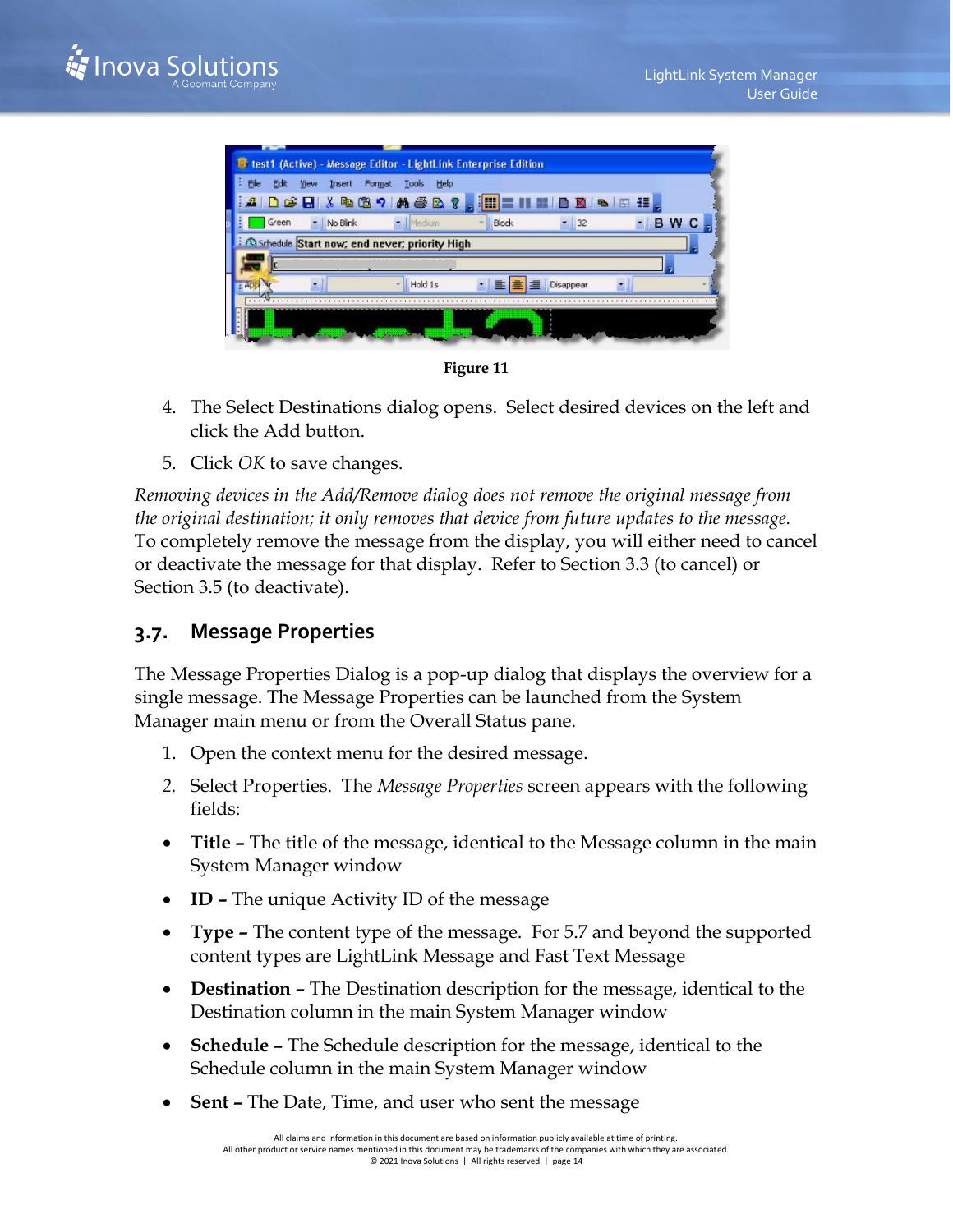

• **Category –** The Categories in effect for the message; this is an optional setting only available for specific installations.

*None of the items on this dialog may be edited.* 

3. Select O*K* to close this dialog.

#### <span id="page-18-0"></span>**3.8. Migrating Messages**

Mechanisms for the import and export of messages and views and the migration of DataLink files are provided by System Manager and are accessed via the Tools menu in System Manager. These features are used for moving messages from one LightLink system to another and matching data field names with data field IDs in the LightLink system to which the messages are being moved. *Refer to the*  LightLink Migration Tool Solution Guide *for more details on Import, Export, and Migrate LLD.*

There are two settings that must be made for the Message Migration options to show in the Tools menu for any particular user. To allow migration options for a user of System Manager:

- 1. Ensure that the user is a member of a LightLink Security Group (refer to the *LightLink Security Manager User Guide*).
- 2. Open Security Manager and select the desired LightLink Security Group in the LightLink Security Accounts pane.
- 3. Click the *Configure* button.
- 4. On the Default Profiles tab, select *System Manager* in the application pulldown menu.
- 5. Set the *Show Migration* property to 1.
- 6. Enable *Force profile settings on all group members*.
- 7. On the Privileges tab, open the System Manager node and ensure the *Import and Export messages* privilege is enabled.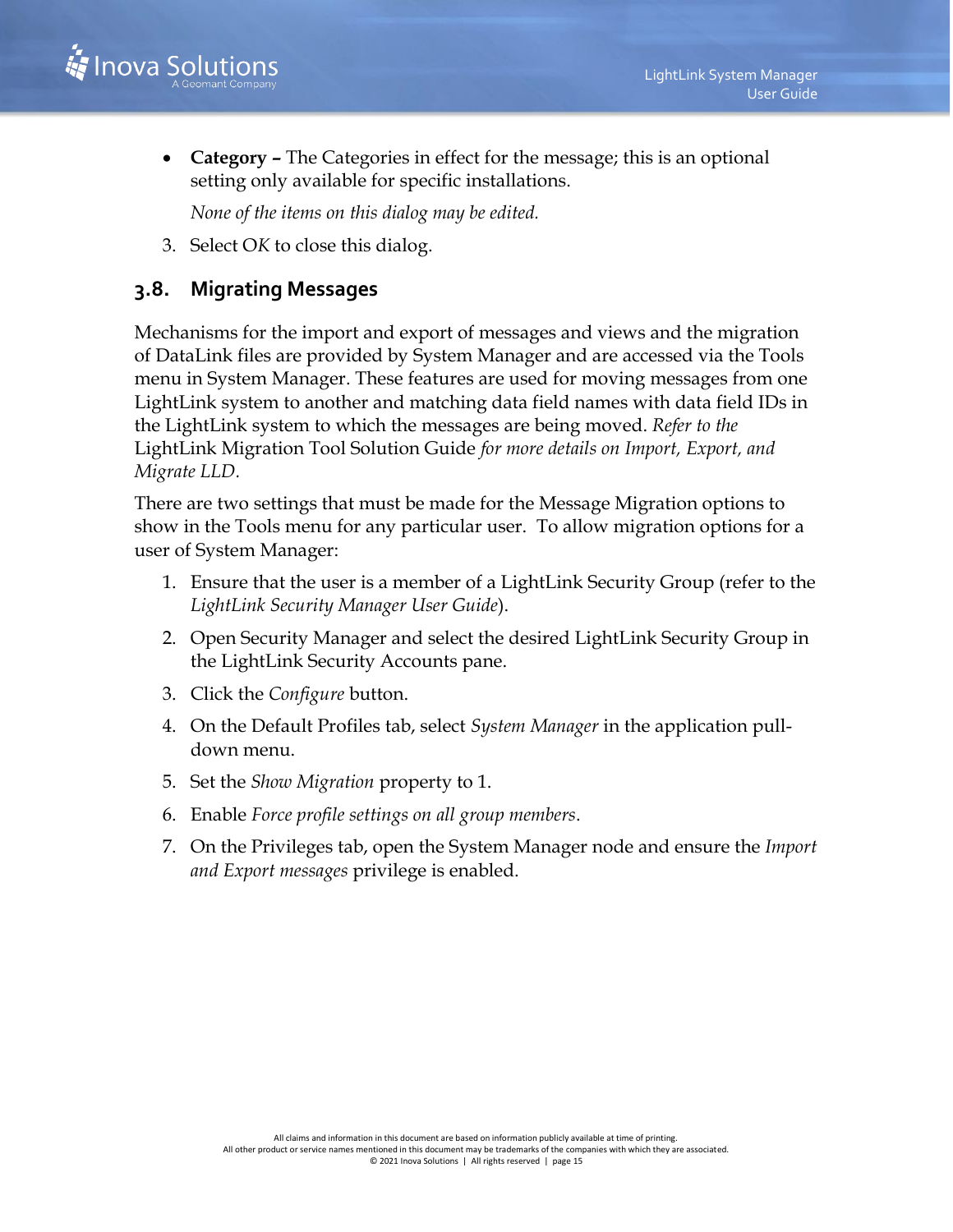

# <span id="page-19-0"></span>**4. Using Fast Text Messages**

#### <span id="page-19-1"></span>**4.1. Fast Text Overview**

Fast Text allows users to send spontaneous messages or notifications to LightLink displays. A Fast Text message can be sent to multiple TaskLink clients XML outputs (simple messaging only), or email destinations. Each Fast Text message will play until it is replaced or cancelled. Fast Text messages are composed and sent using the Fast Text editor at the bottom of the System Manager window (see [Figure 12\)](#page-19-3). A message composed in the Fast Text editor will be sent to the destinations selected in the LightLink device tree at the left. *Fast Text messages sent to TaskLink clients can include English and other character sets*; *only English characters are supported at other destinations.*



**Figure 12**

#### <span id="page-19-3"></span><span id="page-19-2"></span>**4.2. Required LightLink Components**

To use the Fast Text feature, the LightLink system must have these three components installed (see Figure 2).

- **Fast Text capable display client**, including any of the following:
- **Inova Solutions TaskLink** this application can be of any recent release version from 5.5 or later.
- **Email Address Virtual Display** requires LightLink Middleware version 5.6 or 5.7 or later.
- **XML output device**  set up for Simple Messaging XML output.
- **Inova Solutions Supervisor Applications** the System Manager application is required to send and manage Fast Text messages (latest release required).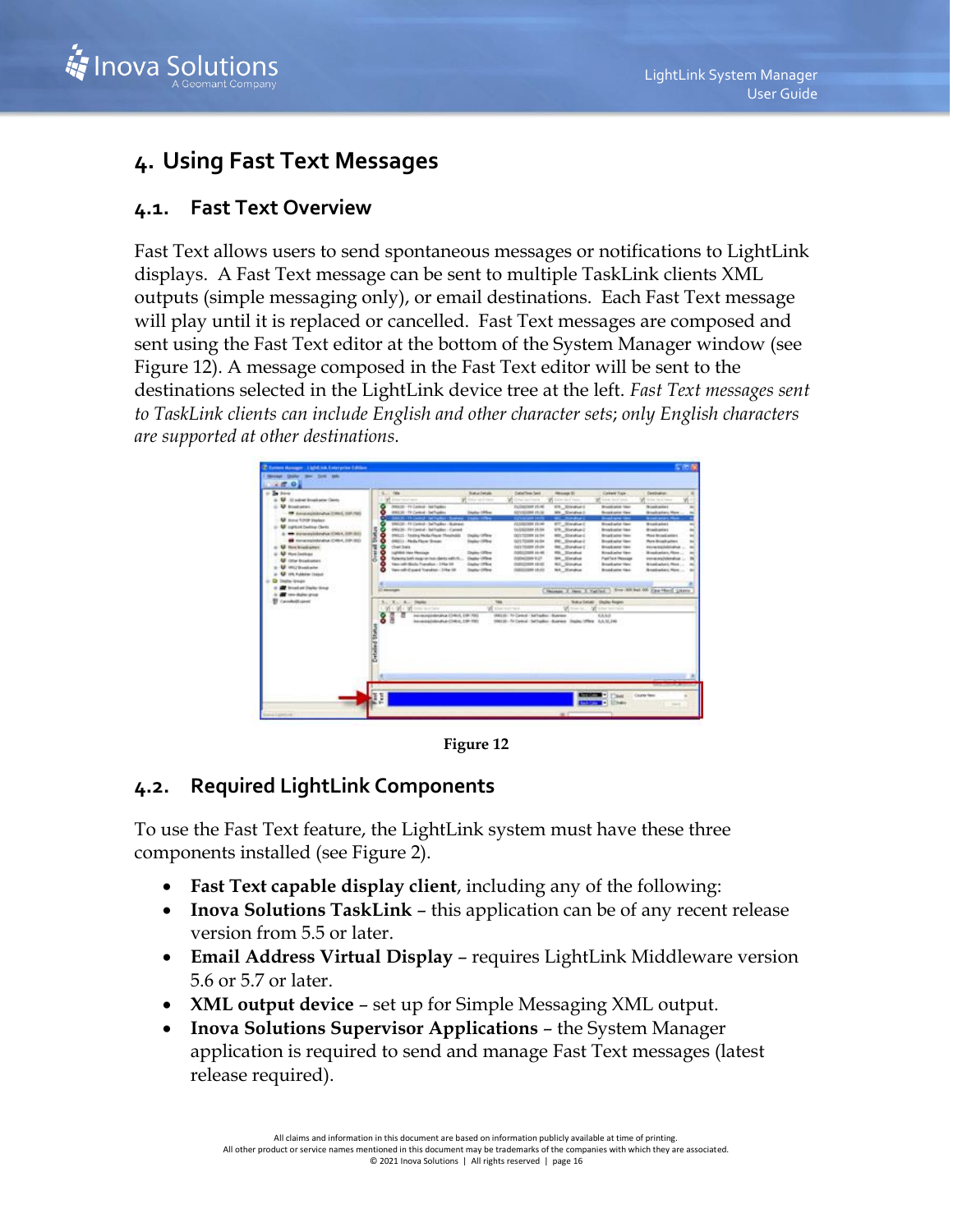• **Inova Solutions Middleware** – this is a required component to any LightLink installation (prior 5.6 or 5.7 versions are sufficient).

#### <span id="page-20-0"></span>**4.3. Fast Text Behavior**

Fast Text messages are minimally-formatted text messages without any schedule. They are created in the System Manager application using the built-in Fast Text message editor. Fast Text messages will play upon their receipt by the destination client and will end only when cancelled or replaced by a new Fast Text message.

Only one Fast Text message can be playing on a device at a time. This means that a Fast Text sent to a device will be replaced if another is sent to that same device. Fast Text messages can be sent to one or more displays directly and can be sent to one or more display groups or output channels. There can be any number of Fast Text messages in the system at a time, but only one will play per display.

Most of the message operations available to other types of LightLink messages (i.e., deactivate, return to schedule) are not applicable to Fast Text messages. The user can only cancel or replace Fast Text messages. When all instances of a given Fast Text are replaced or cancelled, the message will show up in System Manager's Cancelled/Expired bin (Trash Can) like any other deleted or finished message.

#### <span id="page-20-1"></span>**4.4. Valid Destinations**

The following are valid destinations for Fast Text messages:

- TaskLink devices
- Email devices (must be individually selected) email address *Virtual displays* can be the destinations of Fast Text messages; the 'Email OCM' and 'To: Address' tree nodes are not supported as destinations.
- XML destinations set up for Simple Messaging XML output.
- Display groups with at least one device that supports Fast Text. Message resolution does occur for Fast Text messages sent to a display group so a device that is added to the display group after the Fast Text message was sent will receive that Fast Text message.

#### <span id="page-20-2"></span>**4.5. Sending a Fast Text Message**

To send a Fast Text message:

1. Enter the message text in the editor. (See [Figure 13.](#page-21-0))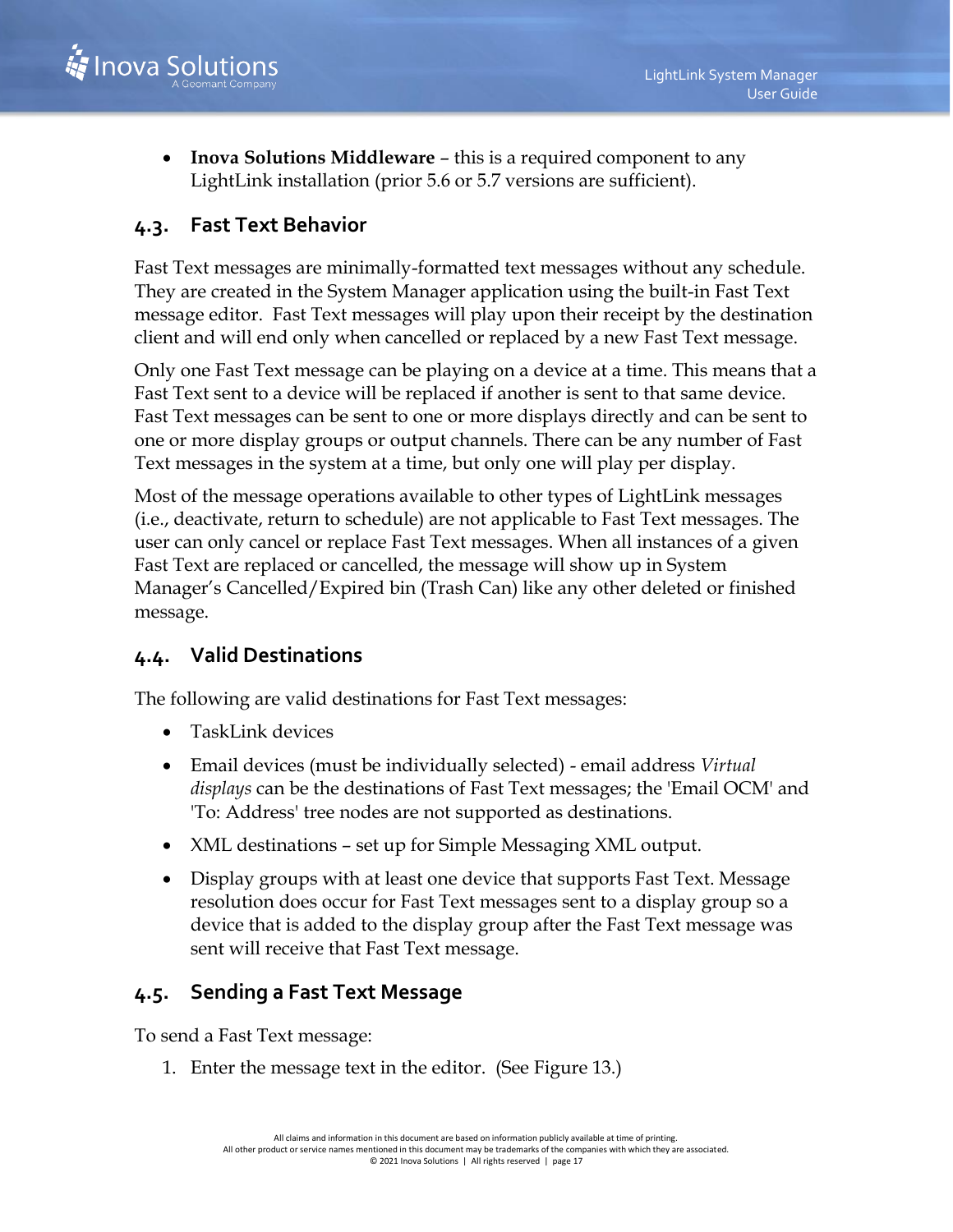

**Figure 13**

<span id="page-21-0"></span>*Fast Text messages can include English and other character sets when sent to TaskLink clients; only English characters are supported at other destinations.*

- 2. Set the attributes as desired. Each of the message attributes applies to the entire message. These attributes are:
	- font name
	- font color
	- background color
	- font appearance (i.e., bold and italics)

Note that default settings for these attributes can be specified using the Default Profiles setting in Security Manager, and the last used settings will be retained for the next message.

TaskLink devices will only use their own presentation settings when displaying a Fast Text message. When a Fast Text message is sent to an email device, just the text of the message will be sent without any formatting information.

3. In the device tree on the left, select the destinations where the Fast Text message should be displayed. The 'Send' button will be enabled when at least one device in the current destination selection supports Fast Text.

If a Fast Text destination includes a device that doesn't support Fast Text, that device is skipped, no message is sent to that particular device, and no error indicator is generated.

4. Click the Send button to have the message displayed on the selected destinations. The "Send" button will be enabled if at least one device in the current destination selection supports Fast Text. If a Fast Text destination includes a device that doesn't support Fast Text, that device is skipped and that no message is sent to that particular device but also no errors are indicated either.

Fast Text messages are not subject to automatic message resolution if sent to a channel and a device is later added to that channel. A Fast Text message with an output channel as its destination will only be sent to the devices currently present on the channel (but not necessarily currently logged in); new devices added to the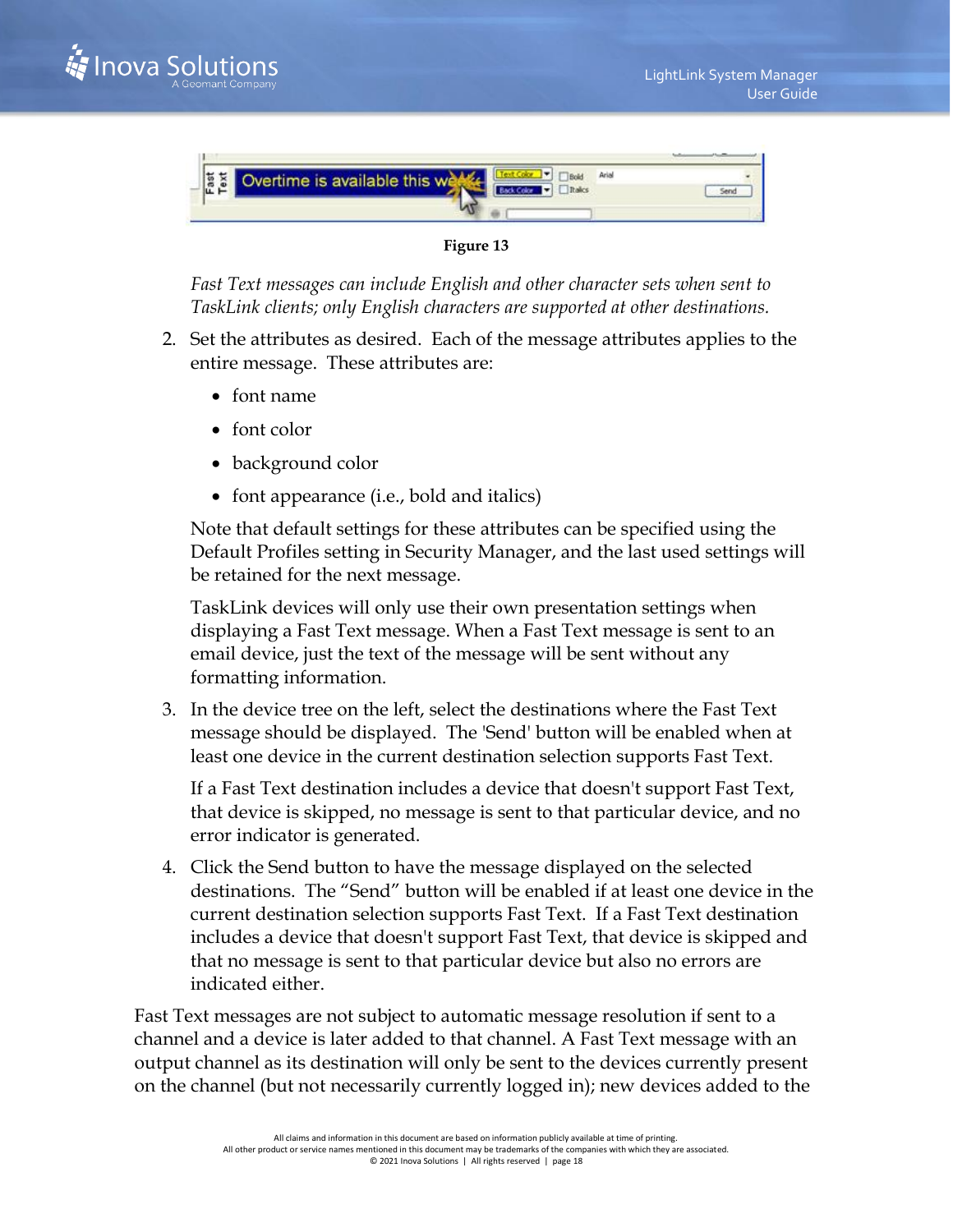channel will not receive Fast Text messages automatically. To ensure any new additions to the channel display the message, the user will have to select the message in System Manager, select the channel and re-send the message.

*For information about how to check on the status of a message, refer to the "[Overall Status](#page-8-1)  [Pane](#page-8-1)" section on page [5](#page-8-1) of this manual.*

#### <span id="page-22-0"></span>**4.6. Resending Messages**

To resend a message, select an existing Fast Text message in the Overall Status pane of the System Manager window to populate the Fast Text editor with the text and attributes of the message.

This allows you to send the same message content to additional destinations or to modify it and send it to the same or different destinations.

*Selecting an existing message does not select the original destinations; the currently selected destinations in System Manager's Device Tree remain selected as the Fast Text destination.*

Selecting another destination in the Output Device Tree will not change the attributes or text of the message in the Fast Text editor. Changing the message selection in the 'Overall Status' pane clears the attributes to default settings if no message or a non-Fast Text message is selected. Selecting another Fast Text message will discard any changes made in the Fast Text editor and will replace the text and attributes with those of the newly selected Fast Text message.

#### <span id="page-22-1"></span>**4.7. Cancelling Messages**

To cancel a Fast Text message:

- 1. Select it in the Overall Status pane of the System Manager window and right-click to bring up the context menu.
- 2. Select the Cancel operation and the message will be cancelled on the currently selected destinations.

To cancel a Fast Text message entirely on all destinations to which it was sent:

- 1. Select all of the message destinations in the LightLink device tree to the left.
- To select all the destinations for a Fast Text message, select all the channels and display groups containing displays to which the message was sent **or** select the top-most node of the Output Device Tree.
- 2. Cancel the message using the context menu in the Overall Status pane of the System Manager window.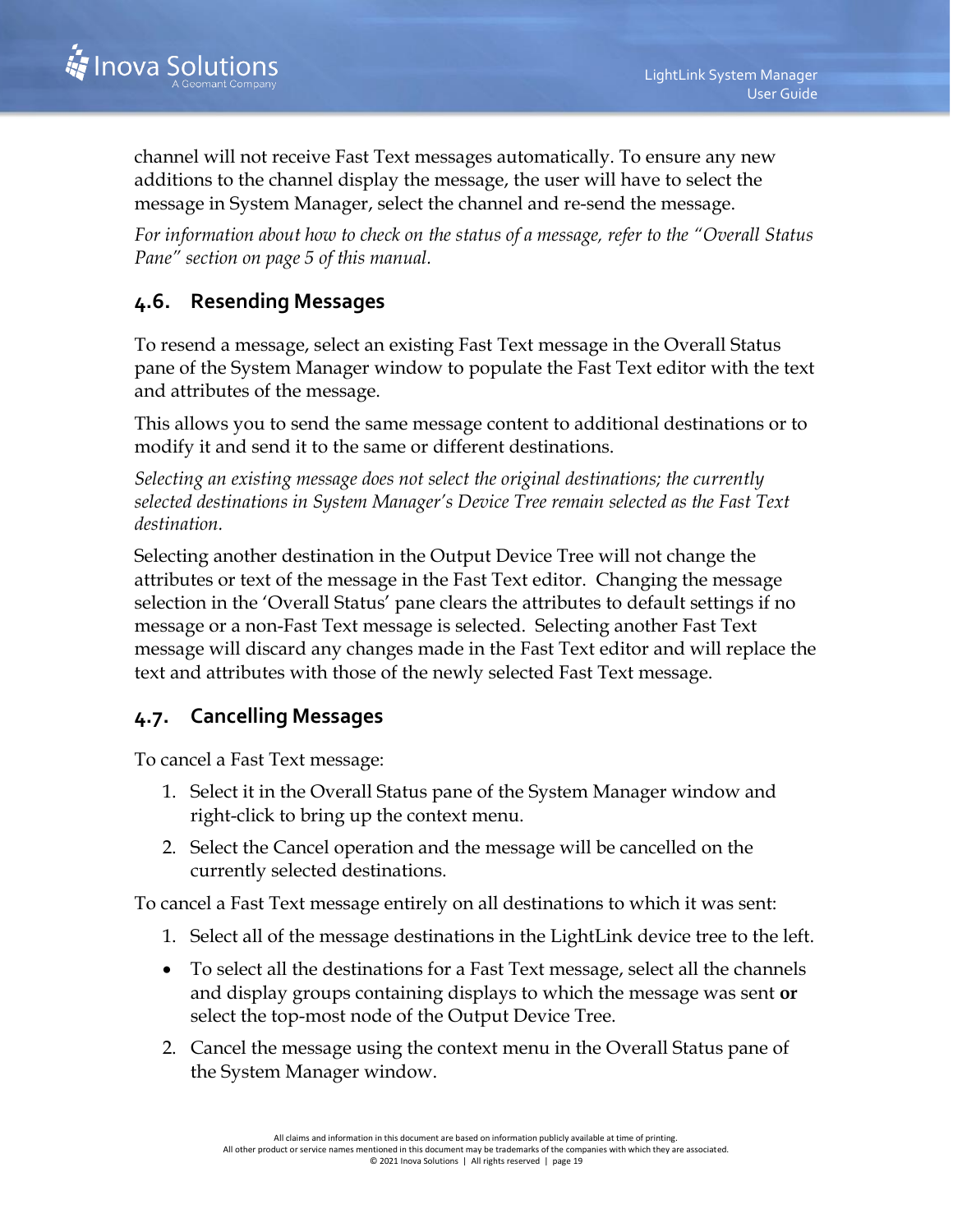

# <span id="page-23-0"></span>**5. Display Groups**

Display groups are used to combine separate display devices into a group so one message can be sent to multiple displays.

For example, let's say you want to send the same message to all 10 devices on the first floor. In System Manager you create a display group called First Floor. Then when the message is created in Message Editor or Designer, the user can select the First Floor display group as the destination.

#### <span id="page-23-1"></span>**5.1. Creating a Display Group**

The following details how to create a display group.

- 1. Select System Manager > Display > Display Group > New.
- 2. Select a display or device on the left and click *Add* to add it to the display group.
- 3. Continue adding *displays* and *devices* until the desired display group is complete.
- 4. Enter a *name* for the new display group.
- 5. Select *OK.*

*Display groups cannot contain other display groups or Output Channels.* 

#### <span id="page-23-2"></span>**5.2. Adding or Removing Displays from a Display Group**

The following details how to add or remove displays from a display group in System Manager.

- You can use System Manager to exclude displays from your display groups or add existing displays to a newly-created display group.
- You cannot physically remove a display from the Inova Solutions LightLink System using System Manager. You must work through the Inova Solutions LightLink Administrator to remove a display or other types of output devices from the LightLink system.

Below are the steps to adding or removing displays from the display group.

- 1. From the Output Device tree on the System Manager main screen, select the display group you want to modify.
- 2. Right-click to open the context menu; choose *Display Group* > *Modify*.
- 3. The *Select Display Group Members* dialog appears.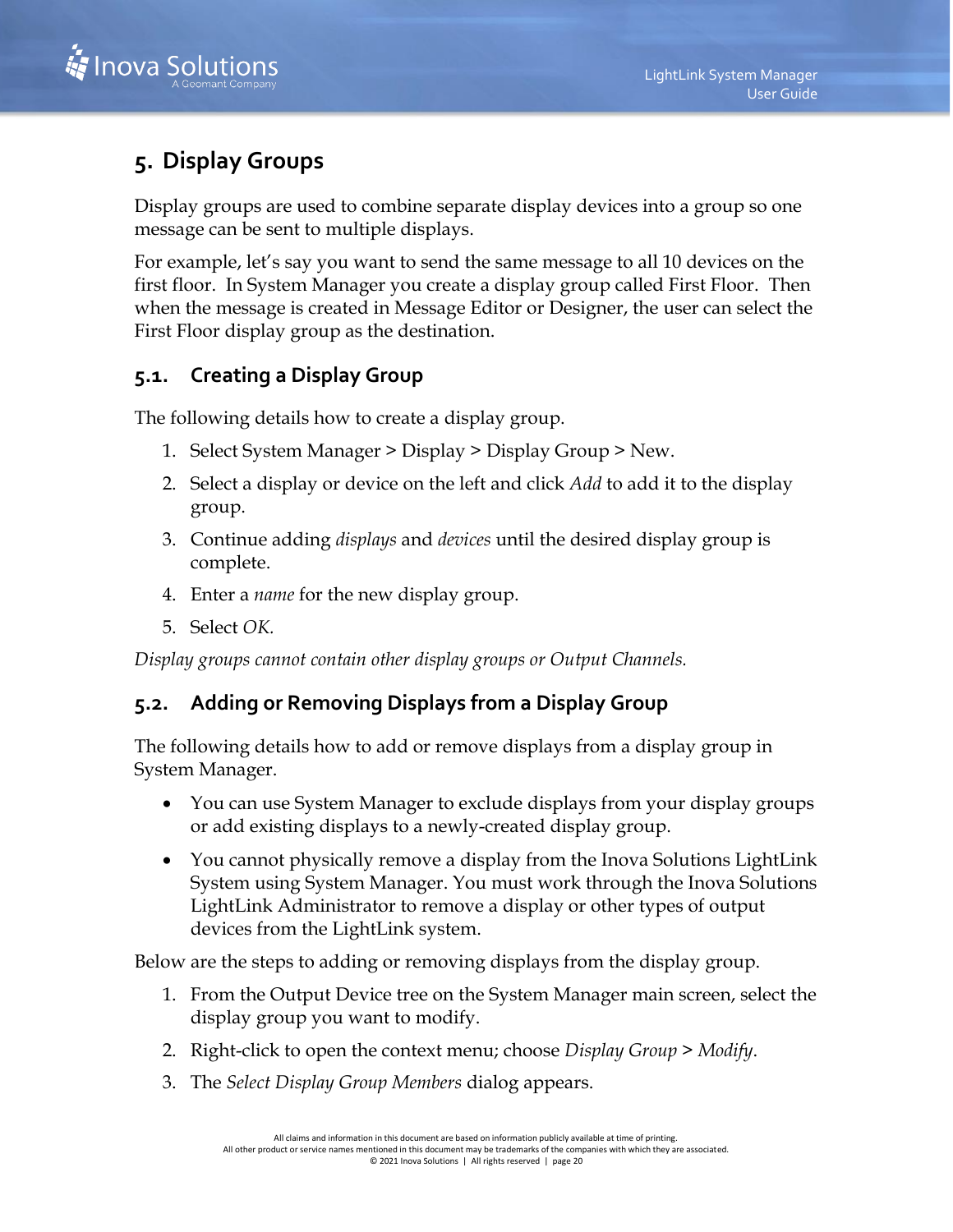- To add a display, select an item you want to add in the left-hand pane and click the *Add* button. Note that channel items cannot be added to display groups, only their members can be added.
- To remove a display, select an item you want to remove in the right-hand pane and click the *Remove* button.
- 4. Click the *OK* button to accept the changes you made and close the Display Group Members dialog.

#### <span id="page-24-0"></span>**5.3. Deleting a Display Group**

The following details how to delete a display group.

- 1. Select the display group you want to delete.
- 2. Right-click to open the context menu; choose *Display* > *Display Group* > *Delete*.
- 3. Select *Yes* to delete the selected display group or select *No* to stop this process and return to the previous screen.

*It is not possible to delete an actual display from System Manager. This must be carried out from the Inova LightLink Administrator main screen.*

#### <span id="page-24-1"></span>**5.4. Renaming a Display Group**

To rename a display group:

- 1. From the Output Device Tree, select the display group you want to rename.
- 2. Open the context menu; choose Display Group > Rename.
- 3. Type the new display group name.

When you have entered the new name, hit *Enter* or click somewhere else on the screen.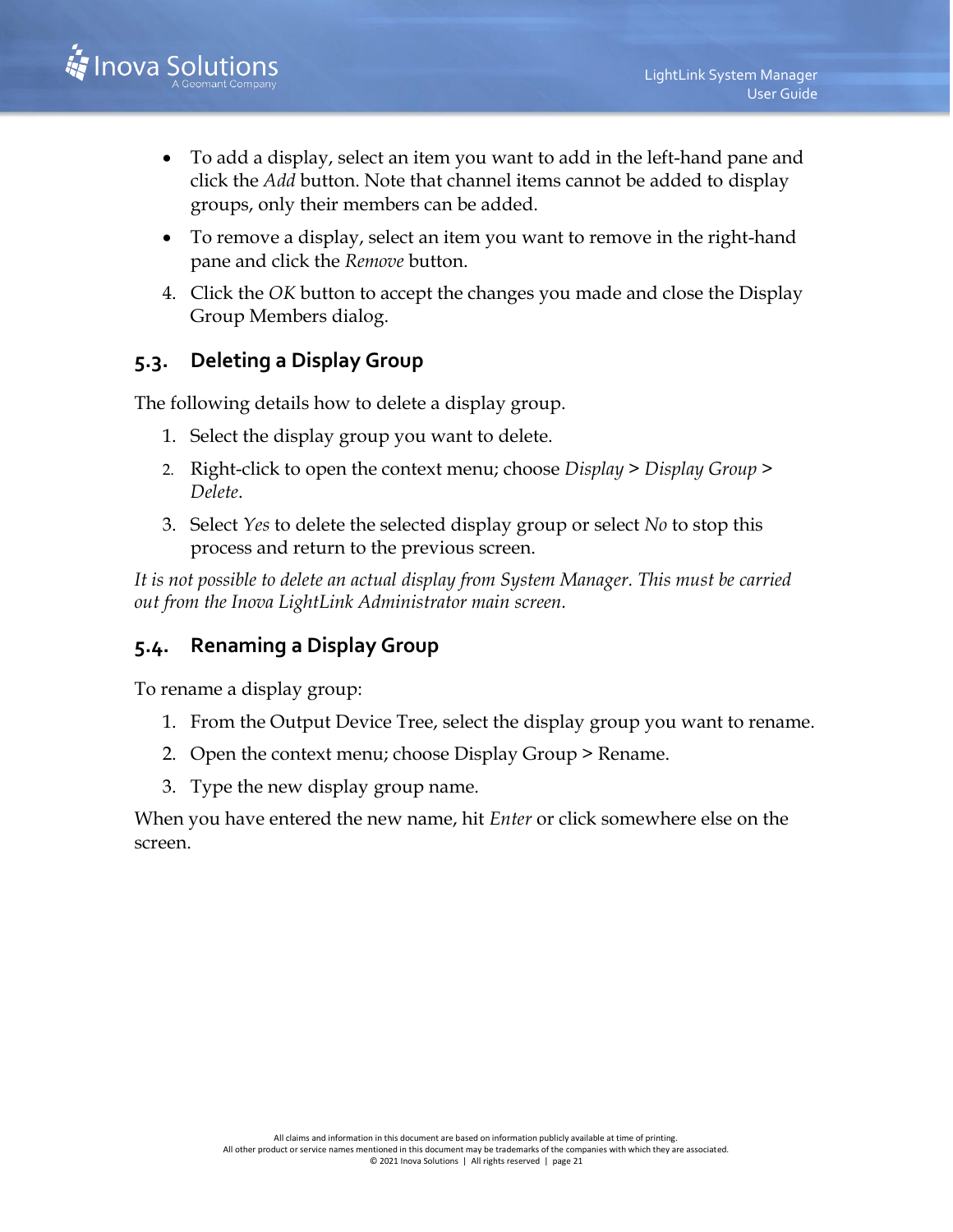

# <span id="page-25-0"></span>**6. Virtual Display Overview**

LightLink **virtual displays** allow you to divide a single display into different grids. In effect, each grid can then be treated as a separate, or virtual, display. For example, using virtual displays, you can:

- Send messages to individual lines or regions of a display
- Send the same information to the top line of one Display and the bottom line of another
- Create a system clock on any Inova display or Marquee
- Display real-time statistics AND an ad-hoc message on the same Inova OnTrack display or Marquee
- Use Security Manager to secure certain regions of displays so that other users cannot make changes

#### <span id="page-25-1"></span>**6.1. Dividing a Display**

To use virtual displays, you must first understand how the coordinates of the display are mapped. It is helpful to think of the display as a grid. The first coordinate indicates the top-to-bottom location; the second coordinate reflects the left-to-right location. Note the coordinates indicated in [Figure 14](#page-25-2) for a 48x256 display that is divided into four rows. Note that the height and width coordinates will vary depending on the size of your display.





<span id="page-25-2"></span>As an example, [Figure 14](#page-25-2) has four virtual displays: clock, header row, data lines 1 and 2, and message region.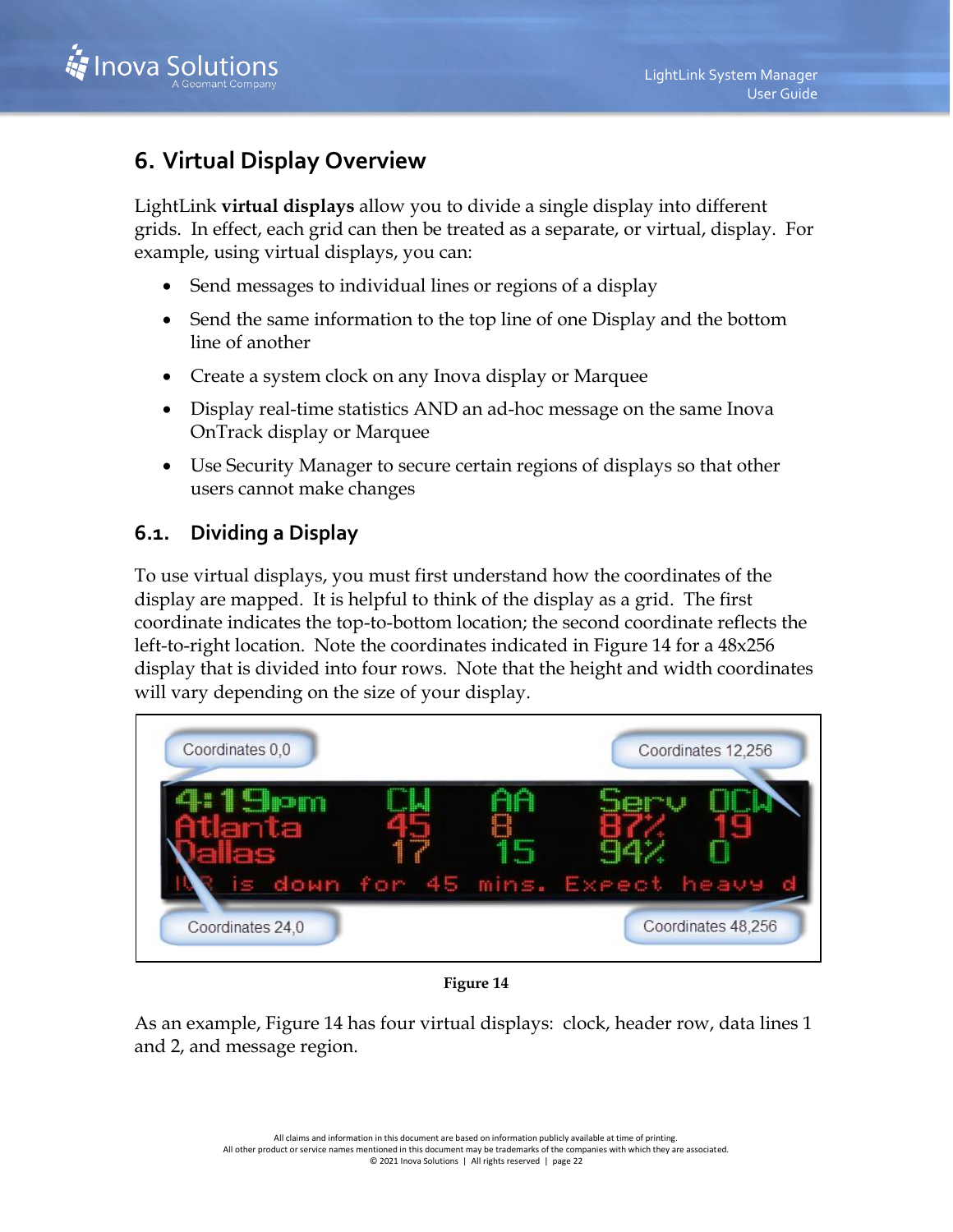

#### <span id="page-26-0"></span>**6.2. Creating a Virtual Display**

To create a virtual display in System Manager:

- 1. From the Output Device Tree, open the context menu for an output device such as an OnTrack display or a Marquee client for the virtual display*.*
- 2. Choose *Virtual Displays > Define*. The Edit Virtual Displays dialog opens.
- 3. Select a type from the Type drop-down. The available options will depend on what types of devices you selected initially.
- 4. Enter a name for the layout. Once you have created and named a layout, you can reuse that setup for other displays.
- 5. Select *Add* to add a virtual display to this layout.
- 6. The New Virtual Display dialog appears. Within this dialog you define the name and dimensions of the virtual display.
	- a. Enter the name for the virtual display*.*
	- b. Enter values for the *Left, Top, Width*, and *Height* coordinates. For example, in [Figure 14,](#page-25-2) the values for the virtual displays would be as seen in Table 1.

|                       | Left                                                      | Top                                                    | Width                                    | Height                                    |
|-----------------------|-----------------------------------------------------------|--------------------------------------------------------|------------------------------------------|-------------------------------------------|
|                       | Value of left-<br>most point of<br>the virtual<br>display | Value of the<br>top point of<br>the virtual<br>display | Total width of<br>the virtual<br>display | Total height<br>of the virtual<br>display |
| Clock                 |                                                           | 0                                                      | 100                                      | 12                                        |
| Header                | 100                                                       | $\Omega$                                               | 156                                      | 12                                        |
| Data Line 1           |                                                           | 12                                                     | 256                                      | 12                                        |
| Data Line 2           |                                                           | 24                                                     | 256                                      | 12                                        |
| <b>Message Region</b> |                                                           | 36                                                     | 256                                      | 12                                        |
|                       |                                                           | Table 1                                                |                                          |                                           |

c. Select *OK.*

- 7. Repeat steps 5 and 6 to create additional virtual displays on the selected output device
- 8. Select *OK* to accept your configuration changes.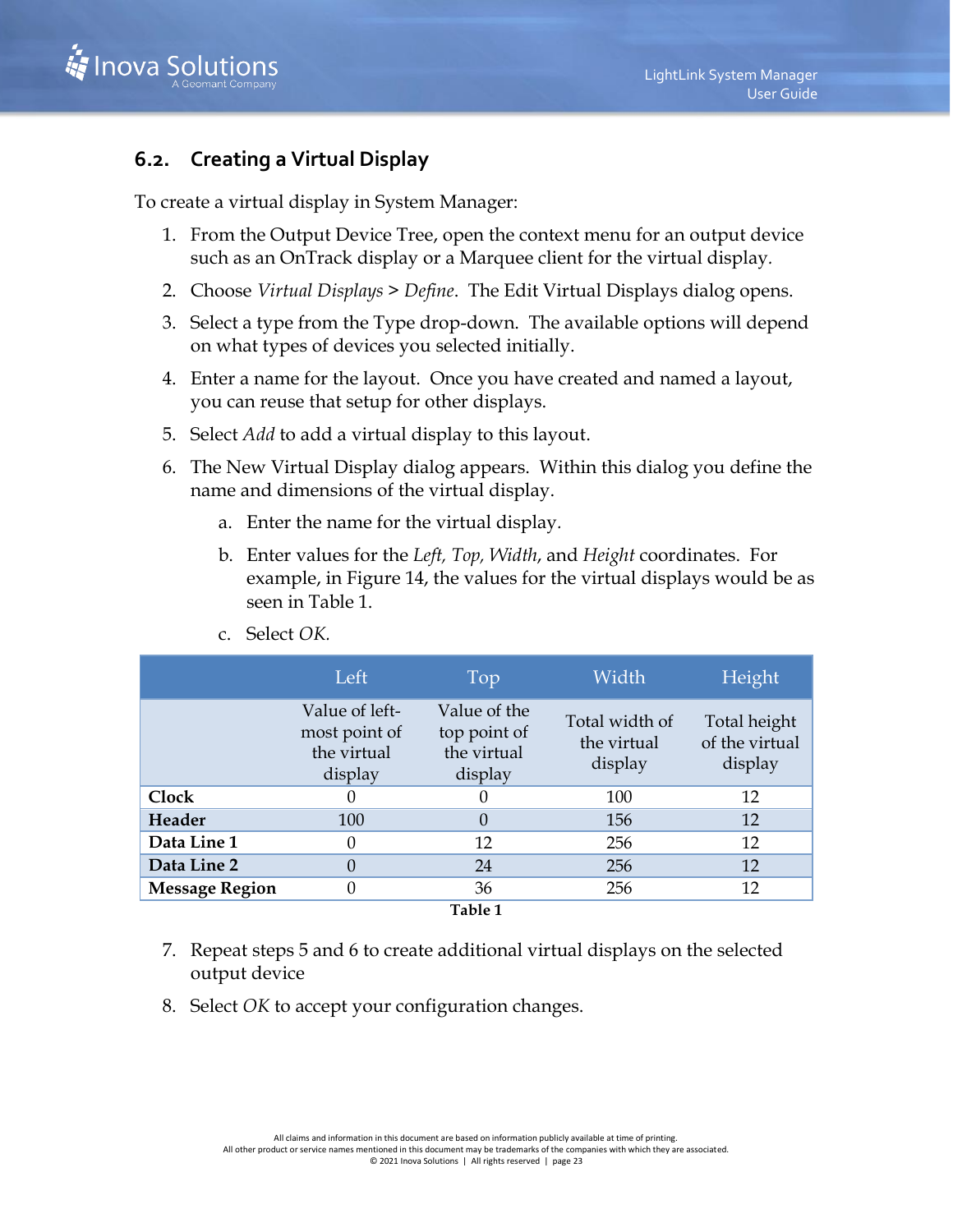

# <span id="page-27-0"></span>**6.3. Modifying a Virtual Display**

The following details how to modify a virtual display in System Manager.

- 1. Select the **virtual display** to be modified.
- 2. Select Display > Virtual Displays > Define. The Edit Virtual Display dialog appears.
- 3. If you wish to use a layout you have already created, select the desired layout from the drop-down menu.
- *4.* To modify part of the existing display, select the part you want to modify.
- 5. Select *Edit* and make desired changes to the name and values. Click *OK.*
- 6. Click *OK* to accept your configuration changes.

Note that any changes to a layout are not automatically propagated to other displays that use the same layout.

#### <span id="page-27-1"></span>**6.4. Deleting a Virtual Display**

The following details how to delete a virtual display in System Manager.

- 1. Select the v*irtual display* to be deleted.
- 2. Choose Virtual Displays > Delete.

The virtual display is deleted.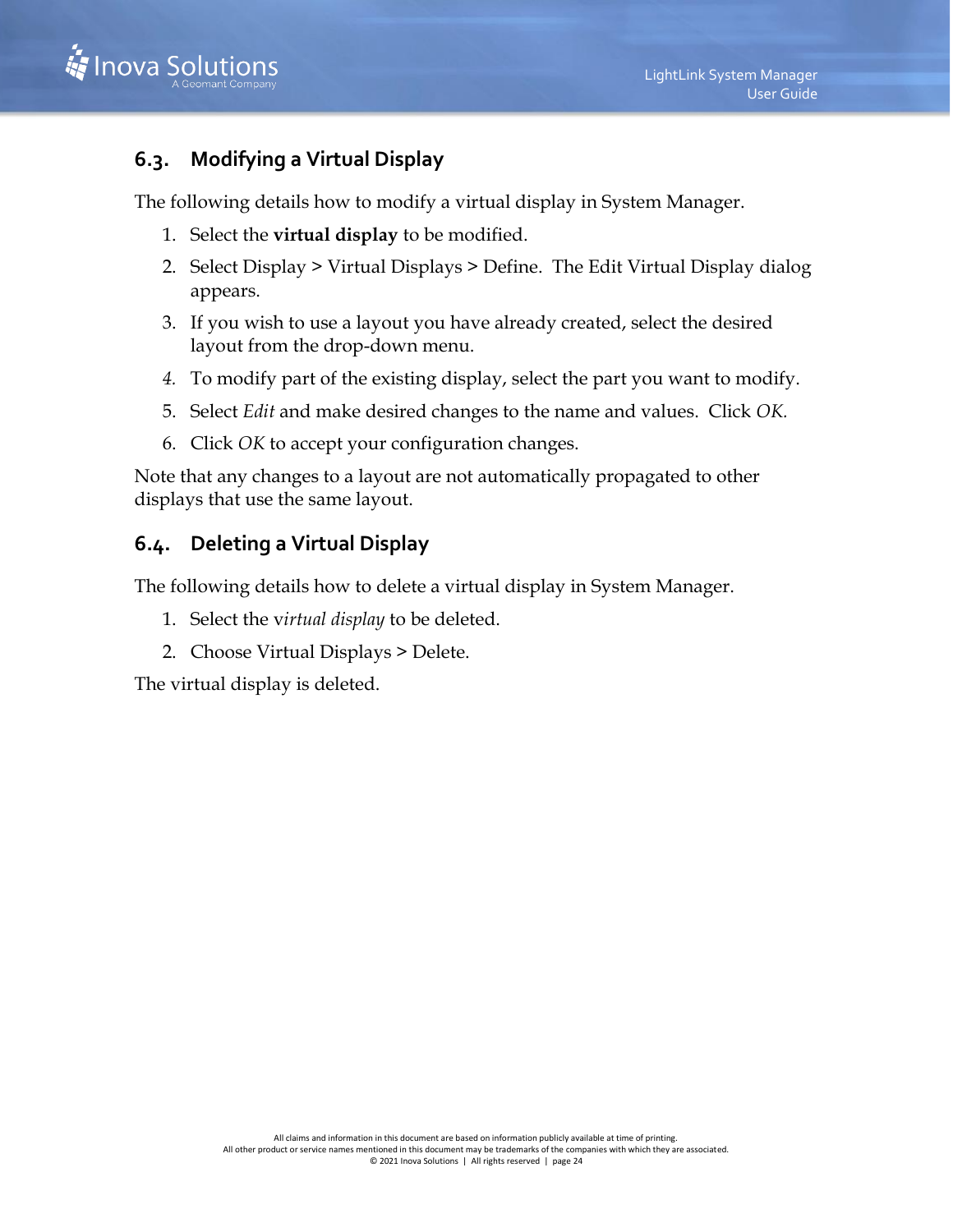# <span id="page-28-0"></span>**7. System Manager Menu Commands**

System Manager operations are available via Menus in the menu bar, context menus available by clicking the right button of the mouse, and keyboard shortcuts (shown as underlined letters when menu options are displayed).

#### <span id="page-28-1"></span>**7.1. Context Menus**

All items in System Manager have context menus; the context menus open when you click the right button of the mouse. The context menu options vary based on what is currently selected when right-clicking. For example, right-clicking over a message brings up the menu options applicable to that message, and when rightclicking on an empty space in the status pane the context menu has only the "New" menu option. If multiple items are selected when right-clicking, the context menu will display the intersection of available menu options applicable to those items.

#### <span id="page-28-2"></span>**7.2. Message Commands for System Manager**

The following describes the message commands for System Manager. These commands are available through the Message menu in the tool bar and through the context menus in the Overall Status and the Detailed Status panes. If you do not have rights to for the selected messages or devices then these choices will be grayed out.

- **New** Starts the Message Editor with a blank message to allow the creation of a new message.
- **Open -** Opens Message Editor with the selected message displayed in the Editing Window, ready to edit. In Message Editor, when you send this message, you can either replace the existing message or send it as a new message, which leaves the existing message as it is.
- **Remove –** Removes the message. This option is only available for expired or cancelled messages in the Cancelled/Expired node.
- **Deactivate > on all locations** Causes the selected message to stop playing on all locations to which it was sent.
- **Deactivate > on selected locations** Causes the selected message to stop playing as scheduled.
- **Return to Schedule > on all locations** Causes the selected message to return its schedule at all locations at which it is currently deactivated.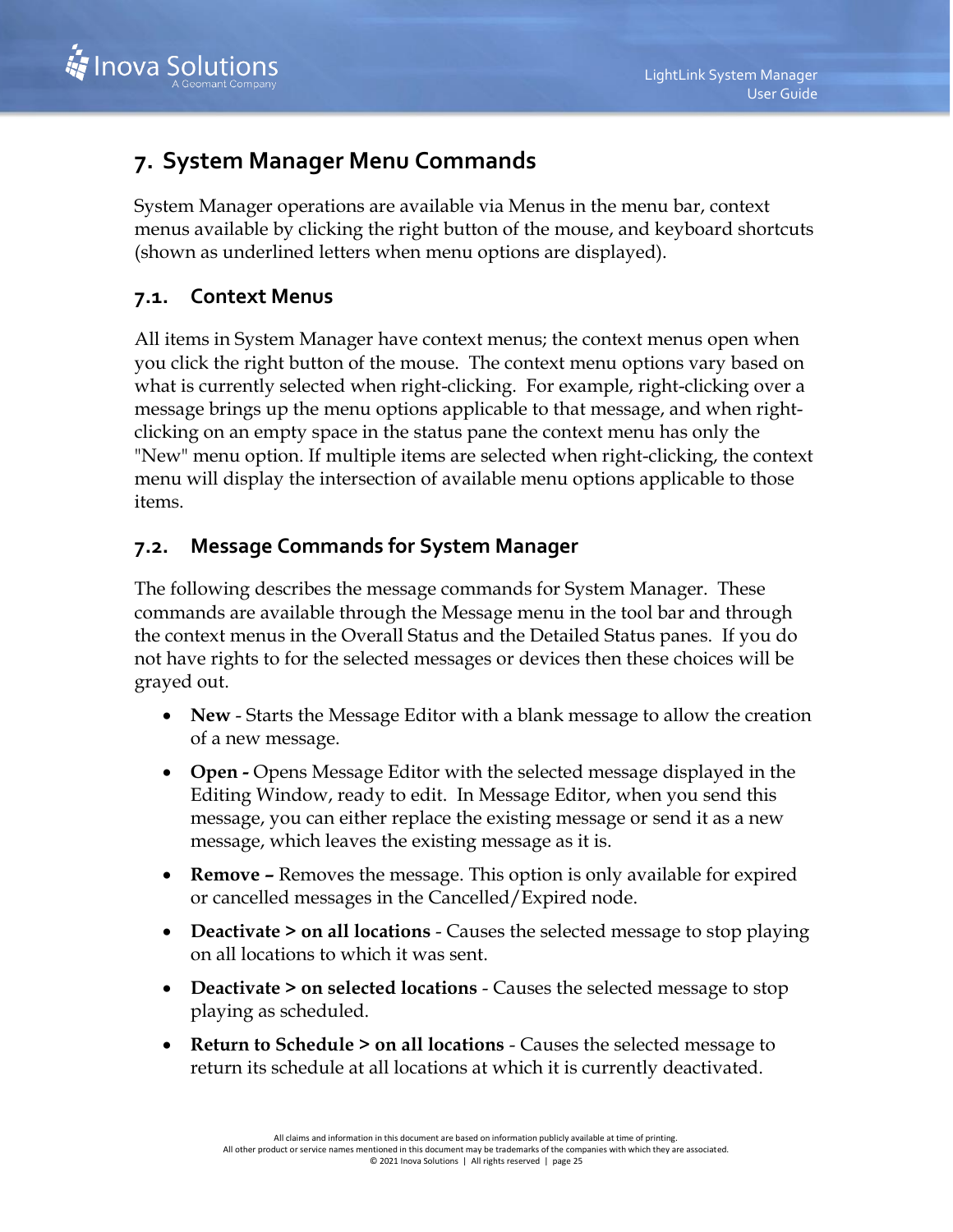- **Return to Schedule > on selected locations** Causes the selected message to return its schedule at the selected locations.
- **Cancel on all locations** Cancels the selected message(s) on all locations to which the message is currently sent.
- **Cancel on selected locations** Cancels the selected message(s) on the currently selected locations.
- **Properties** Opens the Properties dialog to determine the status of the message at each display to which it was addressed, the content of the selected message as well as its destination, schedule, date, time, and sender. If no message is selected or more than one message is selected, then this option is disabled.
- **Exit** Exits System Manager (not available on the context menu).

#### <span id="page-29-0"></span>**7.3. Display Commands**

These display commands are available through the Display menu and through the context menus in the Output Device Tree. *Only Display Group > New is enabled when the Cancelled/Expired node is selected.*

- **New Message** Opens Message Editor to create a new message using the selected device as the default destination. *(This menu item is available only through the context menu.)*
- **Copy Virtuals and Groups** Opens the destination dialog to copy the configuration for one Marquee user to one or more other Marquee users. This operation covers virtual displays, display group membership, and display group messages. Performing this action removes any existing configuration for the target users, replacing it with the configuration for the user initially selected when this option is chosen. *Note that:*
- a message sent to directly to the source user, not via a display group, will not be copied to the destination user(s)
- messages sent to the channel on which the destination user is configured will remain with the destination user(s)
- messages sent directly to the destination user(s) will remain with the destination user(s)
- this feature is intended for use with Marquee users but also will work for TCP/IP Displays (including Encrypted TCP/IP Displays)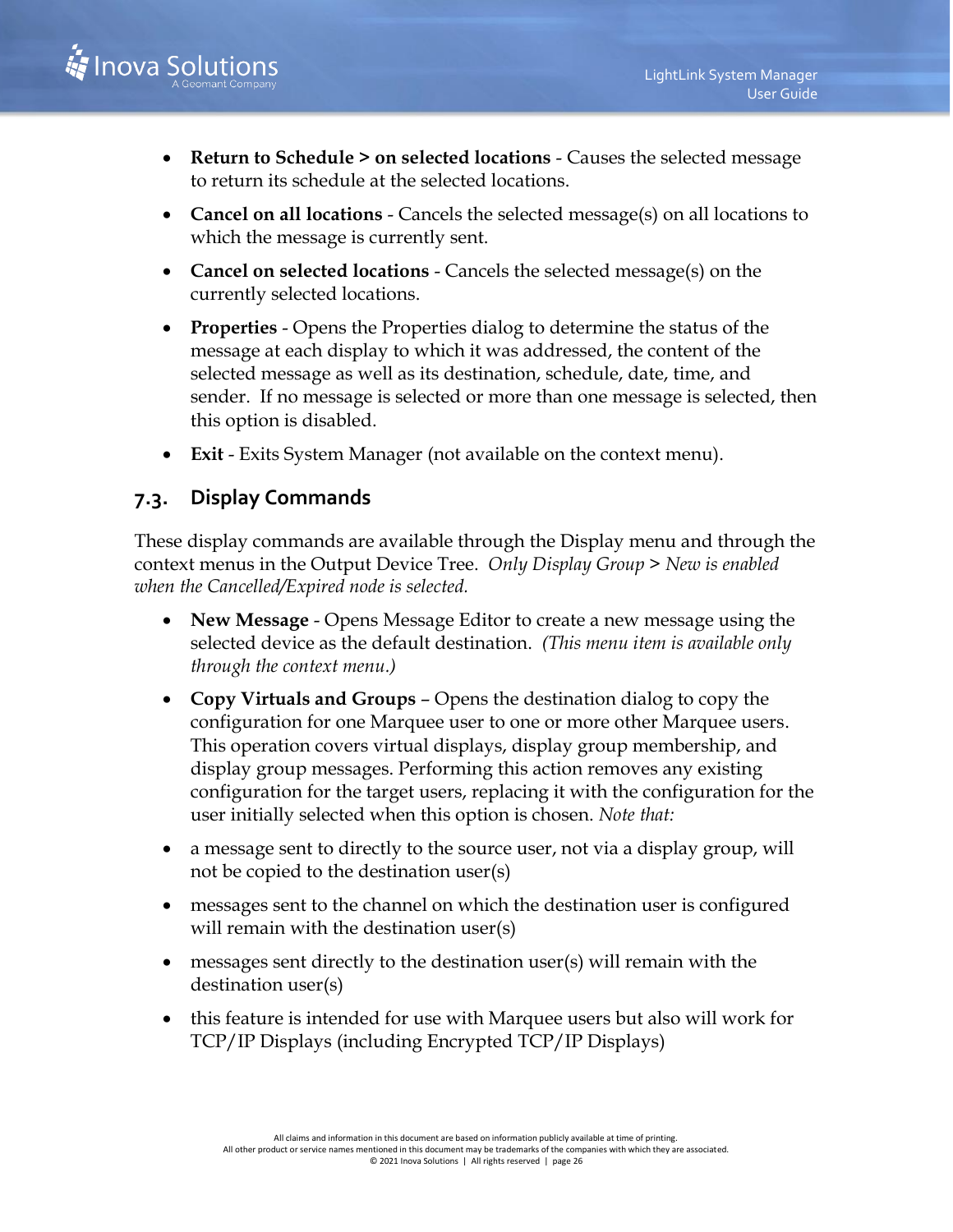- **Display Group** Provides options to create a new display group, modify an existing display group, rename a display group, or delete a display group.
- **Virtual Display** Provides options to define or delete a virtual display.
- **Launch Display Monitor -** Launches the Display Monitor which allows you to see, on this pane, what messages are actually running. *Note that if the selected device OCM supports the display monitor application, and if a monitor port is configured, this item will launch the Display Monitor application and attach it to the selected display.*
- **Properties** The Device ID, Serial Number, Type, Dimensions, Color, Inova LightLink Firmware Version, and Connection Status of the selected display(s) .

Descriptions of the Display > Display Group sub-menu options:

- **New** Launches the display group Editor dialog for a new display group. You must enter a valid display group name and its contents.
- **Modify** Only available if a single display group is selected. Launches the display group Editor dialog for the selected display group.
- **Rename** Only available if a single display group is selected then allows editing of the display group name.
- **Delete** Only available if a single display group is selected then allows you to delete the selected display group.

Descriptions of the Display > Virtual Display sub-menu options:

- **Define** Brings up the Define Virtual Display dialog, where one can define sub-regions of the display to which messages can be sent independently. This option is only enabled if one or more end-nodes in the Output Device Tree are selected (not for channels or display groups). The selected devices must all support the same kind of virtual displays for this option to be enabled.
- **Delete** Deletes a virtual display. This option is only enabled if one or more end-nodes in the Output Device Tree Control are selected (not for channels or display groups or end nodes that are not virtual displays).

#### <span id="page-30-0"></span>**7.4. System Manager View Menu**

The following describes the System Manager View menu options.

• **Toolbar** - Shows or hides the main window toolbar.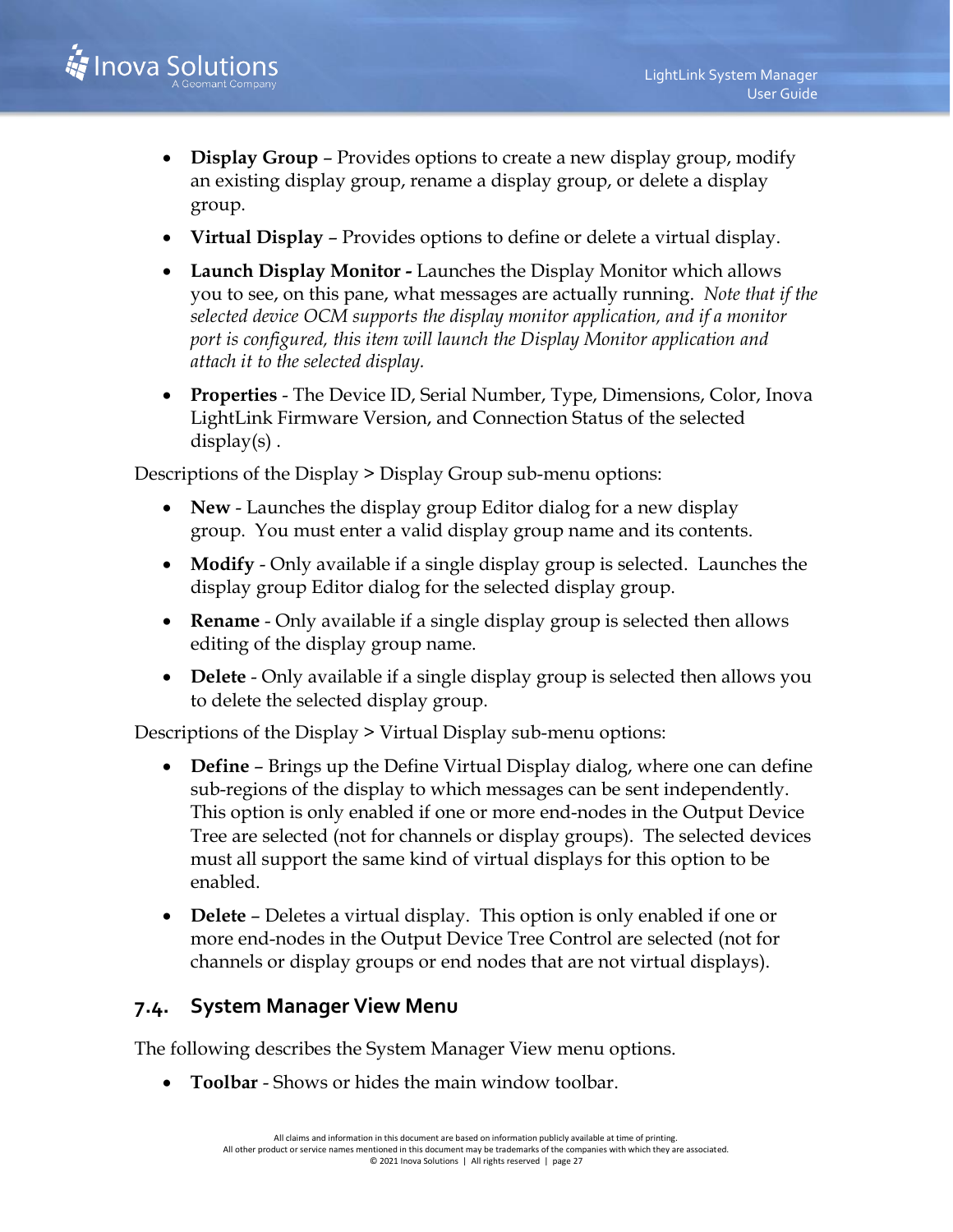

- **Status Bar** Shows or hides the main window status bar.
- **Show/Hide Fast Text** This allows you to choose whether to display or hide the Fast Text editor pane.
- **Controlled Message Categories –** [Optional] If any controlled message categories are configured and enable for System Manager's use, each will have a menu item in the View Menu above the Refresh Tree menu item. The menu item will show or hide messages of the named category.
- **Refresh Tree** This causes the device tree to be reloaded.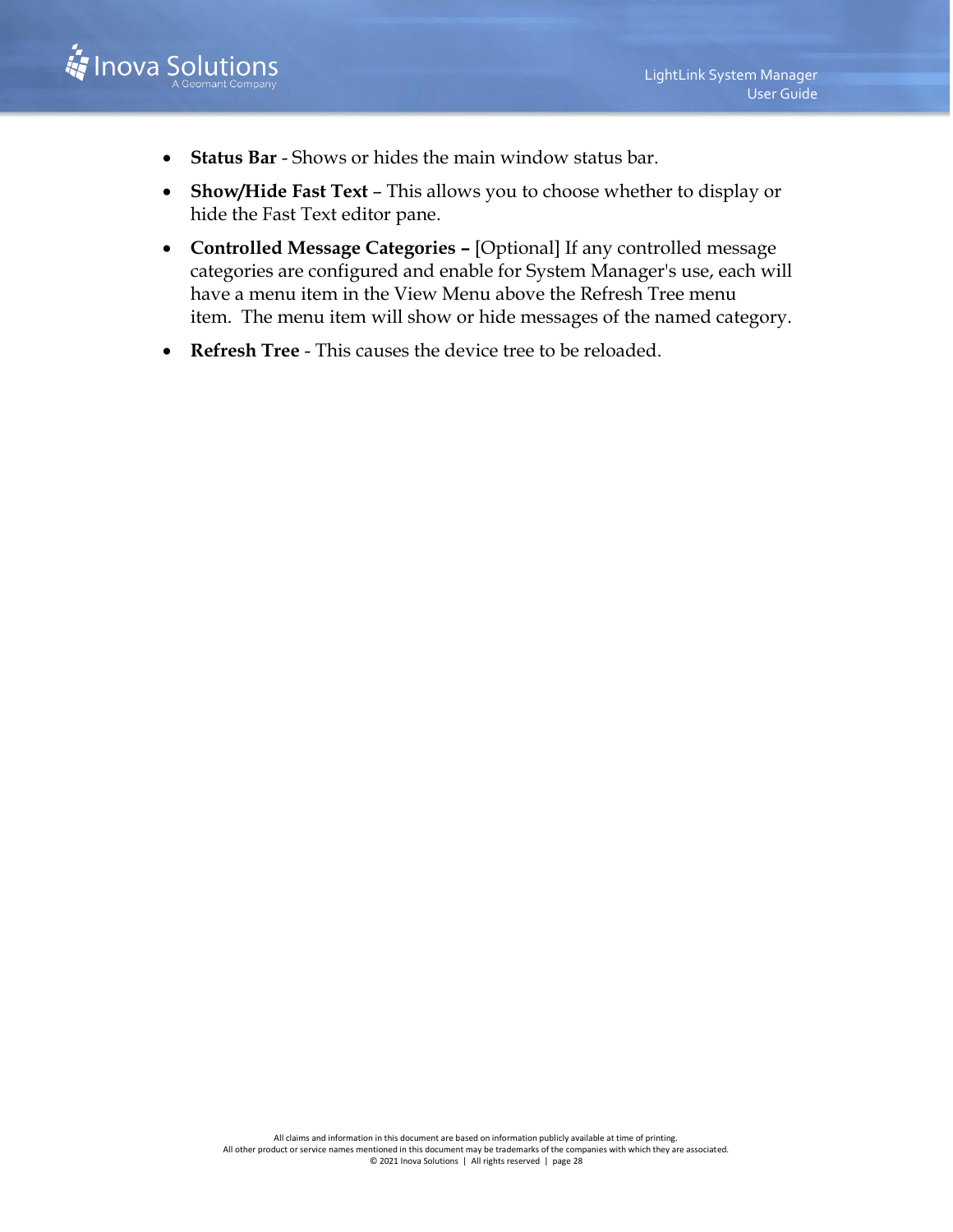

#### <span id="page-32-0"></span>**7.5. Tools Menu Commands**

The following describes the Tools menu options for System Manager.

- **Log Viewer** This option allows you to launch the Log Viewer to display diagnostic information.
- **Administrator** This option allows you to launch the Inova LightLink Administrator to make modifications to the system.
- **Import Messages** Allows you to open a dialog that allows you to load messages from a file and insert them into the LightLink System. This option is available only if the user has the Import messages privilege set in Security Manager. *Refer to the Security Manager User Guide for more details.*
- **Export Messages** Allows you to open a dialog that allows you to save messages stored in the Data Directory to a file. This option is available only if the user has the Export messages privilege set in Security Manager. *Refer to the Security Manager User Guide for more details.*
- **Migrate LLD** allows you to move files from one location to another. Refer to the LightLink Migration Process Solution Guide for more details.

#### <span id="page-32-1"></span>**7.6. Help Menu**

The following describes the Help menu options for System Manager.

- **System Manager Help** Opens the front page of the help file
- **Contents and Index** Opens the contents and index dialog for the help file
- **Icon Help** Opens a special help page which describes all the main window icons
- **Inova on the Web -** Jump to the Inova Solutions web page if you have a web browser registered and internet access available
- **About System Manager** Opens the About Dialog for System Manager